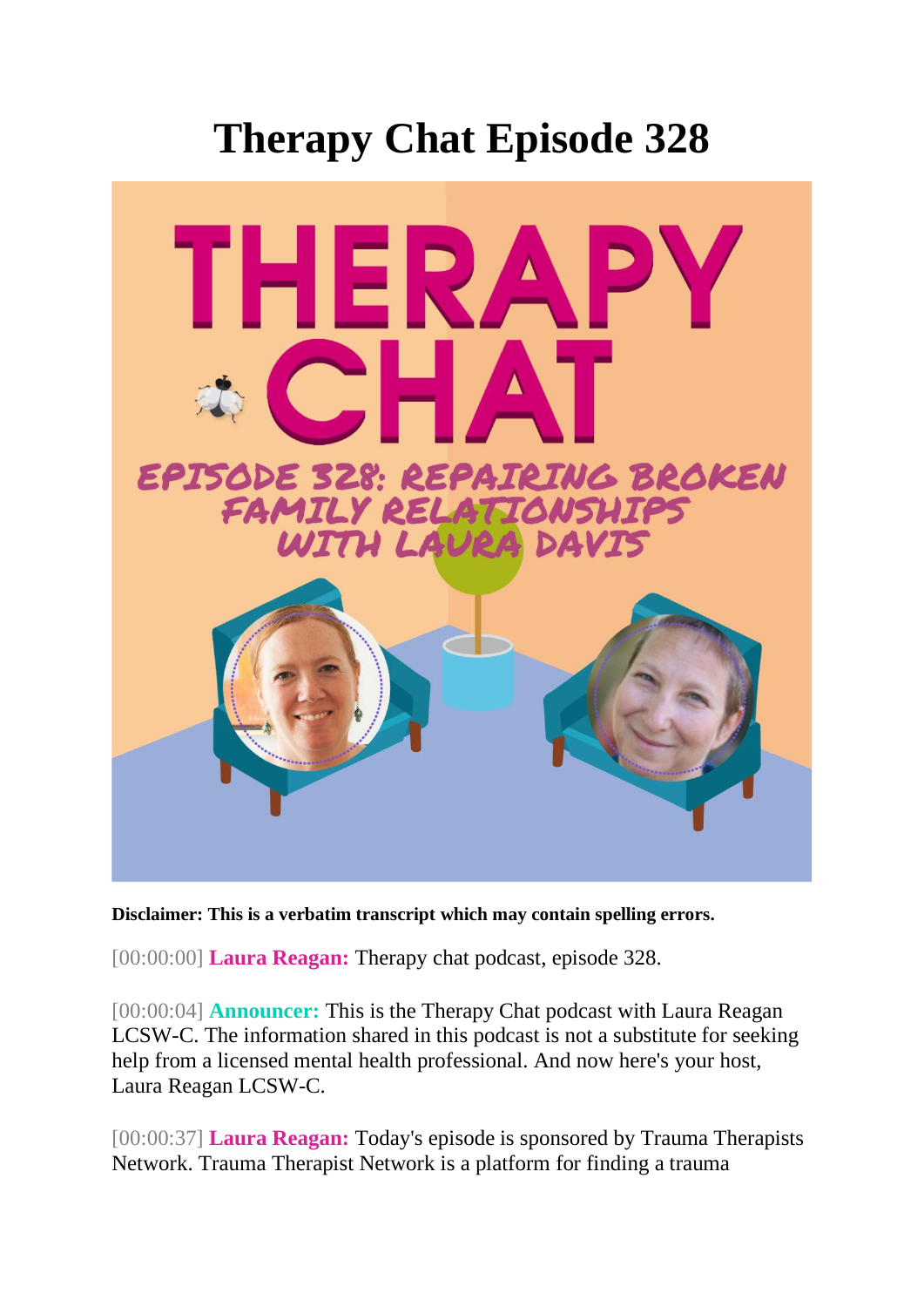therapist, learning about trauma and understanding about how trauma shows up in our lives and what the healing process can look like. Go to www dot traumatherapistnetwork.com to learn more.

[00:00:59] **Laura Reagan:** This week's episode is sponsored by Therapy Notes. The number one rated electronic health record system available today with live telephone support seven days a week. It's clear why Therapy Notes is rated 4.9 out of five stars on Trustpilot and has a five-star rating on Google. Therapy Notes makes billing, scheduling, note taking, and tele-health incredibly.

[00:01:18] **Laura Reagan:** And now for all you prescribers out there, Therapy Notes is proudly introducing e-prescribe. Use coupon code chat, or click the link in the show notes to get two free months at therapynotes.com.

[00:01:31] **Laura Reagan:** Hi, welcome back to Therapy Chat. I'm your host, Laura Reagan. And today I'm bringing you a conversation about a very complicated topic that is relevant to many of us, and it's a sensitive subject.

[00:01:46] **Laura Reagan:** So today we're talking about estrangement and reconciliation with a parent who was not there for you, the way that you needed them to be in childhood. I think you'll, if you're a therapist or anyone who has experienced sexual abuse in their life, you may be familiar with the name, Laura Davis. Laura Davis is a co-author of the bestselling book, The Courage To Heal.

[00:02:16] **Laura Reagan:** That was the first book that I read to learn about sexual abuse and what the healing process looks like following sexual abuse. And it was the first book that talked about healing from sexual abuse. It came out 34 years ago. Sold over a million copies. And it's very powerful. Laura wrote that book with her co-author Ellen Bass and she writes from her experience as a survivor of childhood sexual abuse.

[00:02:47] **Laura Reagan:** And when she told her mother that she had been sexually abused by her grandfather, who was her mother's father, her mother's response was not supportive and very invalid. And that began an estrangement between them that lasted for a very long time. So she talks about this in our conversation, but this discussion is about after having a strained relationship with a parent or family member because of trauma and abuse or neglect.

[00:03:19] **Laura Reagan:** Even if the family member was not the one who abused you directly, it can really interfere with relationships. And she talks about what it was like for her when, after having such a strained relationship for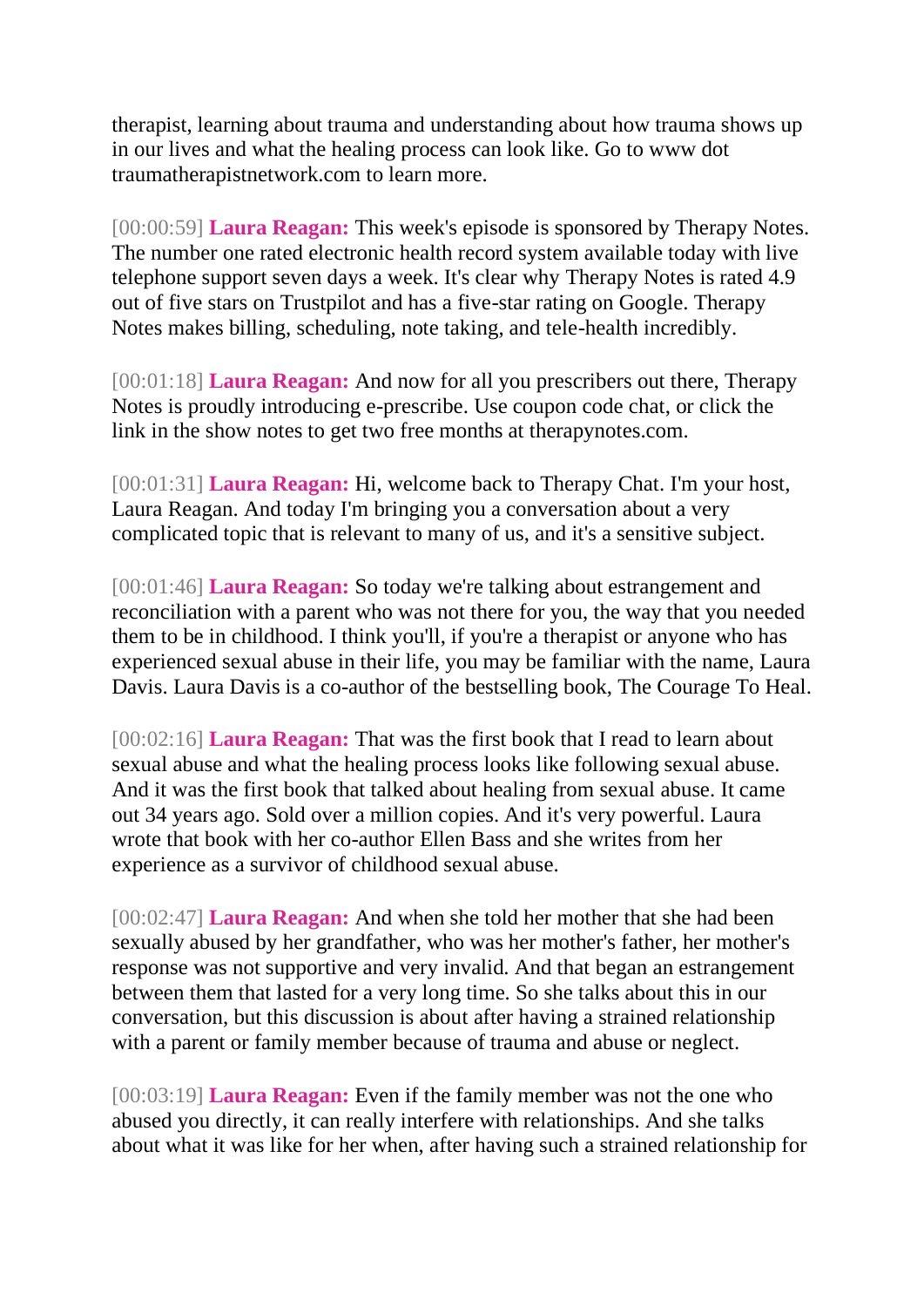so long, her mother toward the end of her life, wanted to move to the town where Laura lives and asked Laura to take care of.

[00:03:46] **Laura Reagan:** So her book is a real page turner. I mean, you can't put it down. It's really, it really draws you in and keeps you interested, wondering what's going to happen next, but I hope you will listen to this discussion and think about those relationships that you may have in your life now that are strained. And being curious about this process that she went through.

[00:04:11] **Laura Reagan:** It's a pertinent topic. When you know, many of my clients have not so positive relationships with parents who. Didn't meet their emotional needs or abuse them in some way when they were children. And you know, it does do harm over a lifetime. So it really does impact those relationships. But this is a beautiful story of how for Laura and her mom, they had a transformative thing happened in their relationship.

[00:04:40] **Laura Reagan:** And, you know, with the other conversations that I've had here on the podcast, other therapists and authors about family estrangement and healing from abuse and trauma. I felt that talking with Laura about her experience with this was a really important piece to include. So I hope you will enjoy what I thought was a very thought provoking conversation.

[00:05:07] **Laura Reagan:** Hi, welcome back to Therapy Chat. I'm your host, Laura Reagan. And today I am so honored to be speaking with Laura Davis, who many of you will know as author of the classic book, The Courage To Heal. And six other or five other books, including her newest book, The Burning Light Of Two Stars, a mother daughter story.

[00:05:31] **Laura Reagan:** Laura, thank you so much for being my guest on Therapy Chat today.

[00:05:34] **Laura Davis:** Oh, I've really been looking forward to this conversation.

[00:05:37] **Laura Reagan:** Me too. I am really excited to get into talking with you and your book is fascinating and an engrossing. But before we get into talking about it, can you just start off by telling our audience more about who you are and what you've been doing?

[00:05:55] **Laura Davis:** Sure. You know, I'm a person of words. And since I was really a little girl, I've used words as a way to express myself, as a way to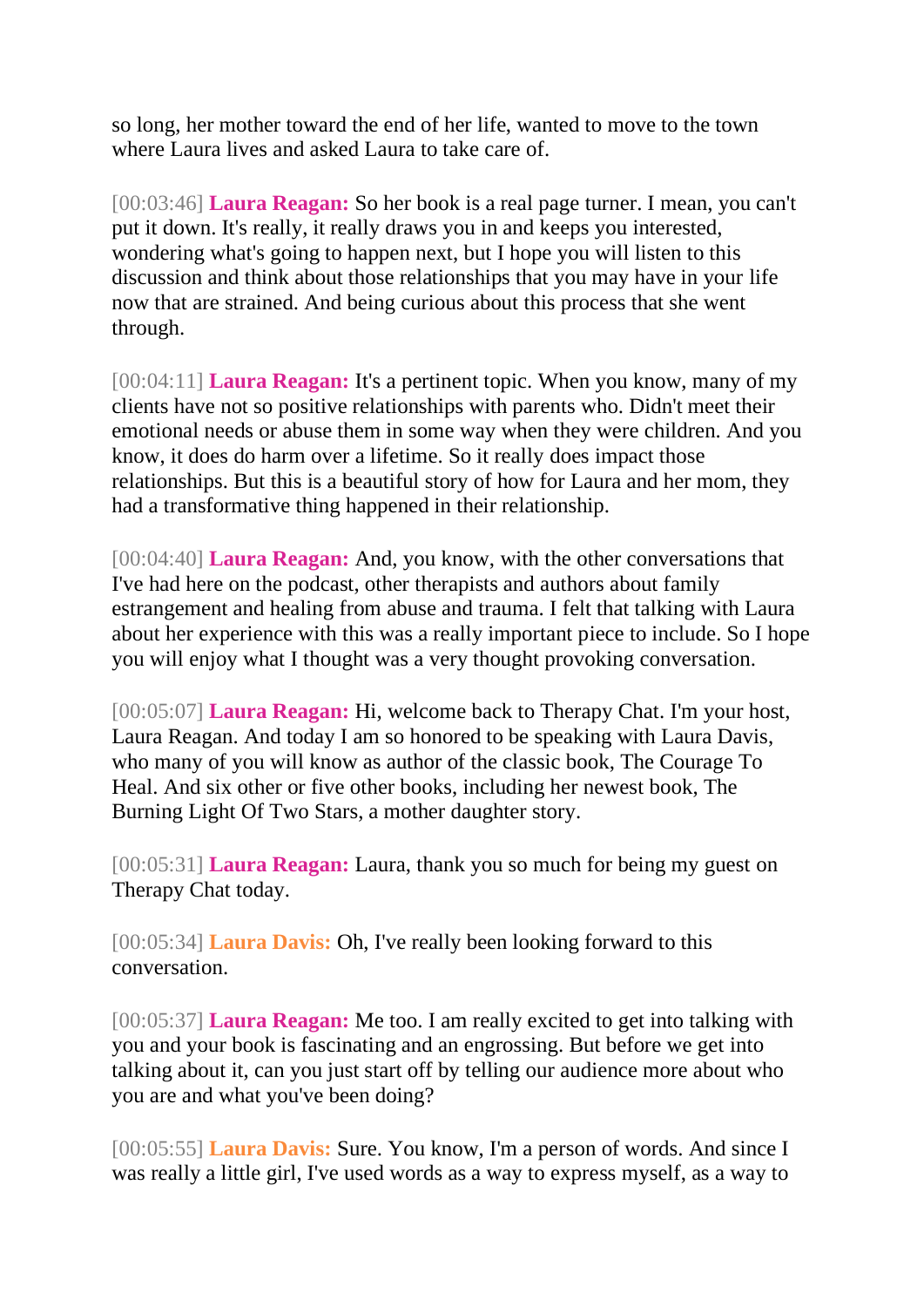vent, as a way to understand what I was thinking and feeling, as a way to sort out choices, um, as a way to process feelings. It's just, I've gone to the page and to the pen. And then as I got a little older, even starting as a teenager, I began to put that writing out into the world.

[00:06:22] **Laura Davis:** And in the many decades, since then, I have used writing to educate, to inspire, to inform, to provoke, to challenge just, you know, in every kind of way you could use words to influence. I have done that. On my website, there's a little tagline that says healing words that change lives. And I think that's really a good fit for who I am and how I extend myself out into the world, both in terms of the seven books that I've written, but also for the last 25 years, I've been a writing teacher and I have guided others in how to use writing as a tool for healing, for self knowledge, for clarification. And I love creating the kind of synergy that happens when you get a room full of people writing and reading their words together. There's, there's just nothing like it. So that's what I love. My first book, Courage To Heal. I wrote with Ellen Bass, it was published when I was just 31 years old.

[00:07:24] **Laura Davis:** It was about how to heal from child sexual abuse. And it was, it was the first book that really talked about the healing process and it was kind of like igniting a flame. It really launched the incest survivor recovery movement of the late eighties and early nineties. And I was suddenly catapulted into this kind of weird kind of fame for the worst thing that had ever happened to me because I was an incest survivor and my grandfather had been my perpetrator.

[00:07:52] **Laura Davis:** And although that's not what that book was about. I did out him in it. Um, mostly it was a how to book for other people. And suddenly I was in this position of traveling around the country, giving speeches and talking to auditoriums full of women who would come on buses from all over, because we were presenting hope that if this happened to you, that there was a path out and we laid out that path and, you know, that led to other things.

[00:08:18] **Laura Davis:** I wrote four books on healing from sexual abuse. And then I, I just got to a point where I didn't want that to be. What my profession and my life was about, was about my trauma from the past. And so I, I walked away from that career, that path kind of at the peak of my success. And I had a family and I started writing other things.

[00:08:37] **Laura Davis:** I wrote a parenting book and wrote a book called I Thought We'd Never Speak Again about reconciliation, um, which was inspired by my path toward reconciliation with my mother, who I had been bitterly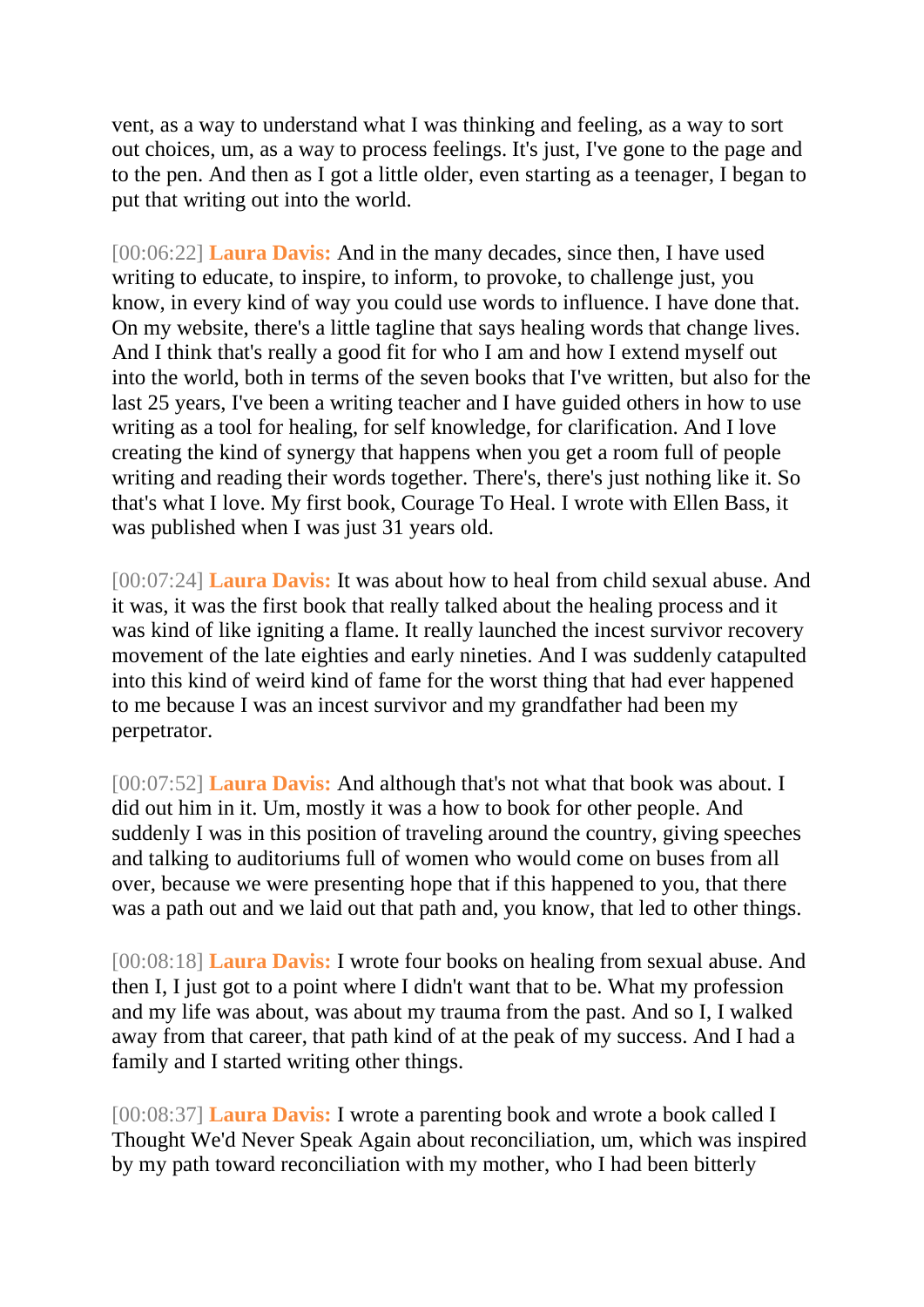estranged from, um, over many things, but absolutely over the incest, which had happened with her father. And so, you know, and then I began teaching and I've just been doing those same things for all these years.

[00:09:00] **Laura Davis:** Just really loving the power of words and story to transform our lives.

[00:09:05] **Laura Reagan:** Yes. It can be so healing to process and reflect through the written word and to express what is deep inside through writing is beautiful. So, I mean, you've obviously changed many lives with your book. And well, all of your books. And I know that for me, that was the first book I read about learning about sexual abuse.

[00:09:32] **Laura Reagan:** When I was starting out in my work as a, an advocate in a sexual assault crisis center back in 2002. So that's 20 years ago, but the book was already about almost 20 years old, maybe then.

[00:09:45] **Laura Davis:** Yeah, it's been 34 years actually in March. It was 34 years since it first came out. And it's, you know, it's ironic because I remember Ellen and I, my co-author, we would have these conversations.

[00:09:57] **Laura Davis:** We were so naive. We thought, well, once we tell people about the problem and how to solve it and how to heal, it will just stop. I mean, I think we really believed that. And now. We have like the third generation of people using The Courage To Heal, you know, we've updated the book many times to reflect, you know, what's been learned about trauma and the brain and many other things.

[00:10:20] **Laura Davis:** And although I'm glad that it's still a mainstay for many therapists and for survivors of all kinds of abuse, I'm also really sad that it's still needed, you know, that, that sexual trauma. Uh, for children and, and women and men and trans people and all kinds of people, it's still just a mainstay of our society.

[00:10:40] **Laura Reagan:** Yes, I'm really sad about that too.

[00:10:42] **Laura Reagan:** And I know what you mean, thinking we just need to let everybody know and then no one will allow this to continue. And I wish that were true. But what you have done is very hopeful because I think one of the things that is so common for people is feeling like they're the only one that this has happened to and learning that it's sadly not that unusual and that healing is possible.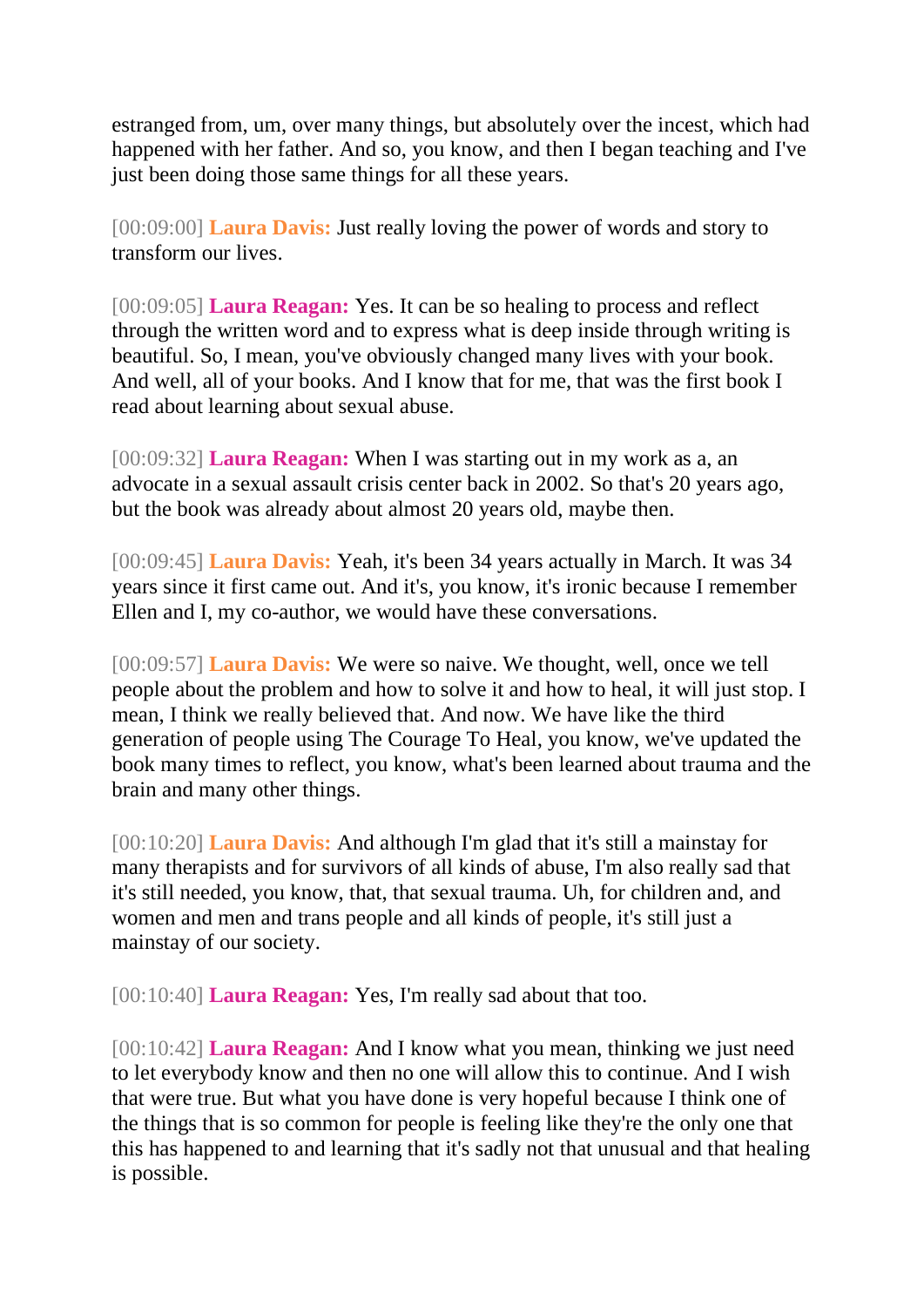[00:11:08] **Laura Reagan:** Can be very hopeful.

[00:11:09] **Laura Davis:** You know, the other thing that I, I am talking about a lot now because I, I did the bulk of my kind of very intense healing from sexual abuse, you know, 30 years ago. And over 30 years ago, like 35 years ago. And I'm really interested in looking at what does healing look like over a whole lifetime?

[00:11:29] **Laura Davis:** You know, not just when you're in the heat of processing the trauma and it's, it's all consuming as a process and you think you'll never get past it, but what is it like 30 years after that? You know, what does life look like? How do, what, what things happened that you never thought might have happened?

[00:11:46] **Laura Davis:** And in my case, one of those things was that I actually made peace with my mother, the mother who had betrayed me by not believing what had happened to me, you know, we became deeply estranged and. Over the course of, you know, the next 20 years, we gradually began working our way back into each other's lives.

[00:12:05] **Laura Davis:** And you know, how we did that and why I chose to do that. And the result is a lot of what I wrote about in the memoir. And then at the end of my mother's life, I ended up becoming her caregiver. And so, you know, The Burning Light Of Two Stars really answers the question. Can you caretake a parent who betrayed you in the past?

[00:12:25] **Laura Davis:** You know, and, and what is the process of reconciliation? Is it, when is it appropriate? When is it best to just hold boundaries and never breach them? And so that's something I'm very, very interested in and there's not one size fits all everyone's situation is different, but for me, there was enough redeemable in that relationship for me to really fight for it and for my mother to fight for it too.

[00:12:50] **Laura Reagan:** Yeah, I agree. It's a fascinating subject. And that's what made me really excited about talking with you because I think when I started out, it was often emphasized, at least in more of the advocacy circles. If someone behaves in an abusive manner towards you, you should distance yourself from them. I mean, for safety, but also you don't have to continue a relationship with anyone who has harmed you, whether it's a family member or not.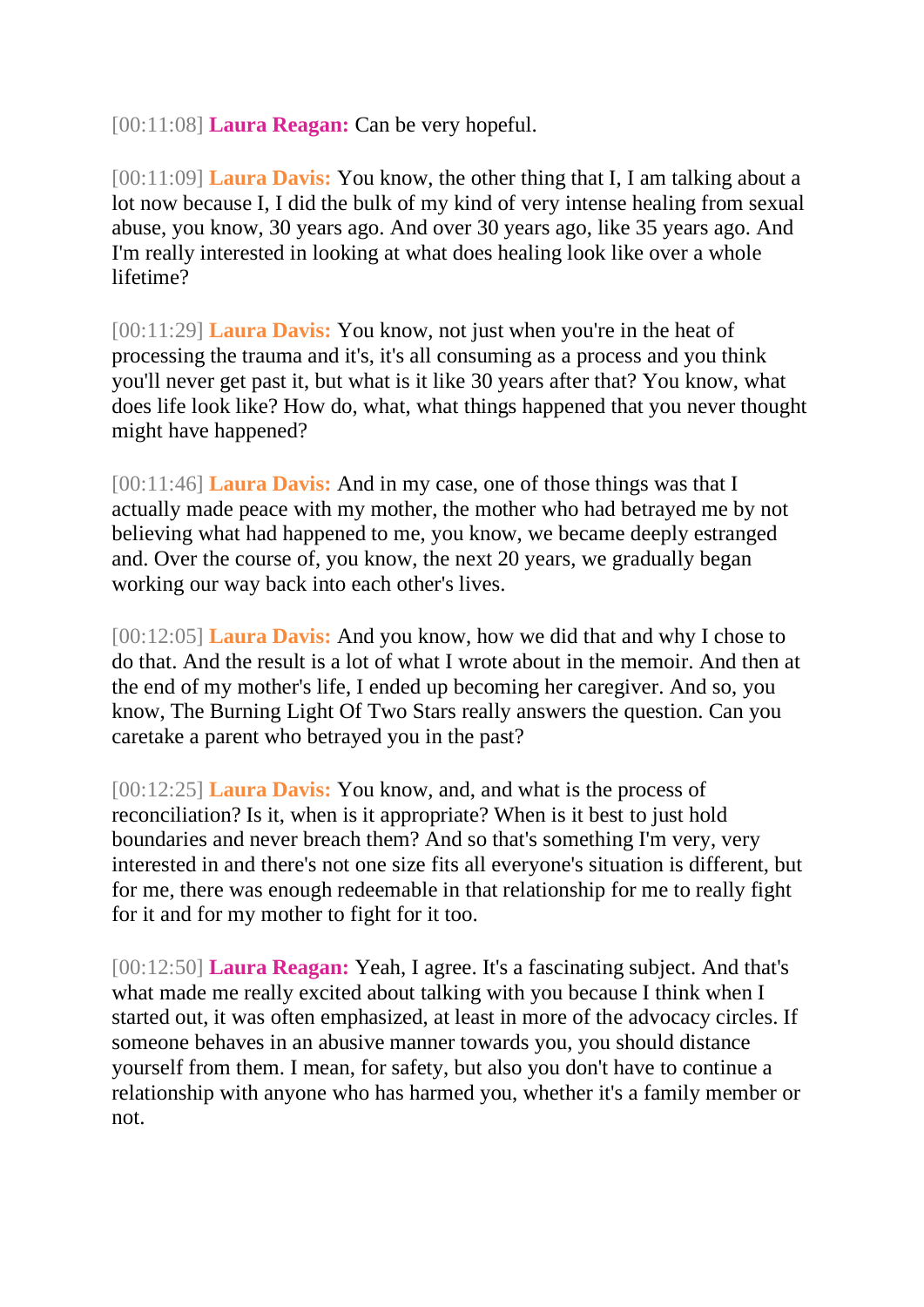[00:13:24] **Laura Reagan:** And. You know, that, that idea that we all have the right to set the boundaries that are right for us. Certainly that's true. And I think it's, it becomes more complicated than that. When you look at a lifetime, like you said, you know, I think there may be limitations to how simply cutting off contact with someone or limiting contact, you know, based on how one decides to do so, that may be effective for relieving the stress of the interactions for the person who was victimized. And there may be parts of them that really miss having relationship with family too. So, you know, it's not so simple as just cutting ties and that's the end of it. There's so much more complexity and I feel like you are addressing this really well in your book.

[00:14:15] **Laura Davis:** Yeah. There's, there's, you know, I wrote another book about reconciliation. I Thought We'd. Never Speak Again. And in that book, I talked about really a continuum of reconciliation and I talked about four different types of reconciliation. And I think many of us from watching a lot of like TV movies and, um, you know, kind of what's in the media.

[00:14:36] **Laura Davis:** Is this kind of deathbed reconciliation scene, you know, where there's this mutual healing, it leads to transformation and this real intimacy in the relationship either renewed or established for the first time. And you know, all the past hurts are resolved and. Both people experience closeness and renewed growth and ease.

[00:14:57] **Laura Davis:** And although that does happen occasionally, and it's what we really covet. It's the rarest form of reconciliation. It's unusual. And it's an incredible gift when that kind of transformation can happen in a relationship. The second type is where, and this, this is something I did with my mother initially, as.

[00:15:16] **Laura Davis:** When one person changes their frame of reference and their expectations so that their perception of the relationship and its possibility opens up whether or not the other person changes. And the third is that they're still ambivalent or unresolved feelings, but both parties agree to disagree and establish some kind of ground rules.

[00:15:38] **Laura Davis:** That enable a limited, but cordial relationship. This would enable you to do something like attend the same wedding together, you know, without just completely choking on your food. And in this third scenario, you know, the best you could hope for is peaceful coexistence, but not any real close. And, and my mother and I did that, the agreeing to disagree, and we did it over the issue of the incest.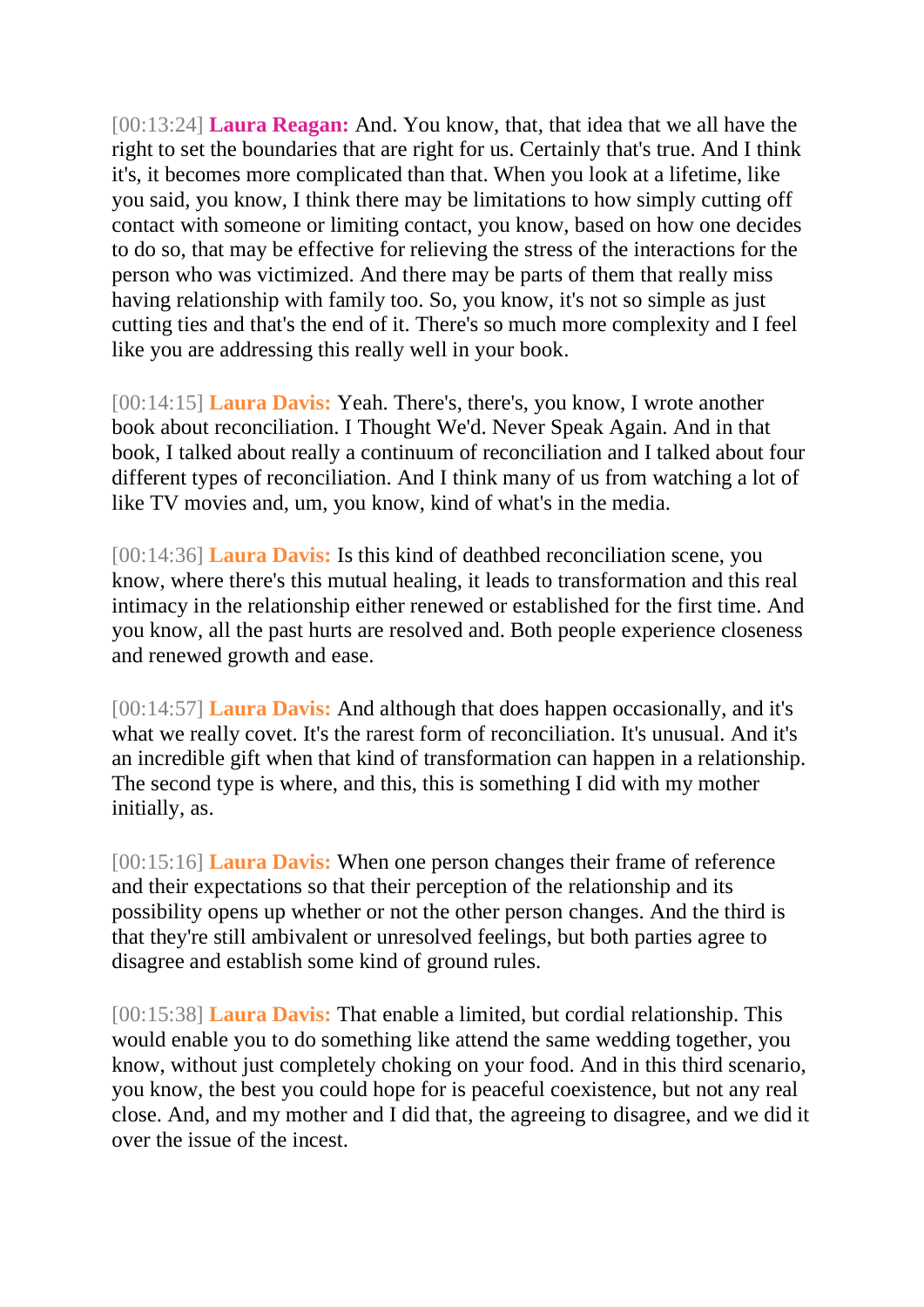[00:16:00] **Laura Davis:** You know, I, for many years I was adamant that she had to believe me. That was my line in the sand. And she was adamant that I needed to recant. And for me after. Many I, this is the important part. After many years of healing and many years of separation where I really established my own autonomy. I got to a point where I knew so deeply my own experience.

[00:16:24] **Laura Davis:** I did not need any validation from her. And I began to understand kind of the trauma of her life, the epigenetics of trauma that moved through our family. And I began to realize she was not capable of believing me and I, there was no way I was ever going to recant. And so we agreed to disagree. We basically set that aside, knowing that there was no resolution and we began to focus on just small things.

[00:16:51] **Laura Davis:** Like, you know, like we both like to play cards together. We like to go to the movies together. She wanted to have a relationship with her grandchildren, which I think was a huge motivator. And I wanted her to be the grandmother. And, you know, there would be many people you would not want to be a grandparent to your children.

[00:17:08] **Laura Davis:** It would be inappropriate because they're were abusers, but that was not the case with her. I'd I'd witnessed her with my niece and I saw that she was actually a much better grandmother than she was a mother. And so I think that motivated us to try to find a way to connect. So we started building these new tendrils of connection and really let the past be in the past.

[00:17:28] **Laura Davis:** And I think this is quite a useful approach, especially right now, when there is so much divisiveness in families, you know, over politics over vaccinations, over masking. There there's all these rifts that are taking place that are tearing families apart. And there still may be solid things in those relationships, but these issues are just getting in the way.

[00:17:50] **Laura Davis:** And if you can agree to disagree and focus on what is actually working, what is actually connecting, it's possible to continue to have a relationship, the fourth kind of reconciliation. Is really when it's impossible to have a direct relationship with the other person, like maybe the person they're too abusive, they're too toxic.

[00:18:10] **Laura Davis:** And in that case, the wisest healthiest choice, despite the pressure you might feel from the outside and also from the inside is to cut that relationship off. And no one should ever sacrifice their own well-being to maintain a psychologically devastating relationship, you know? And in that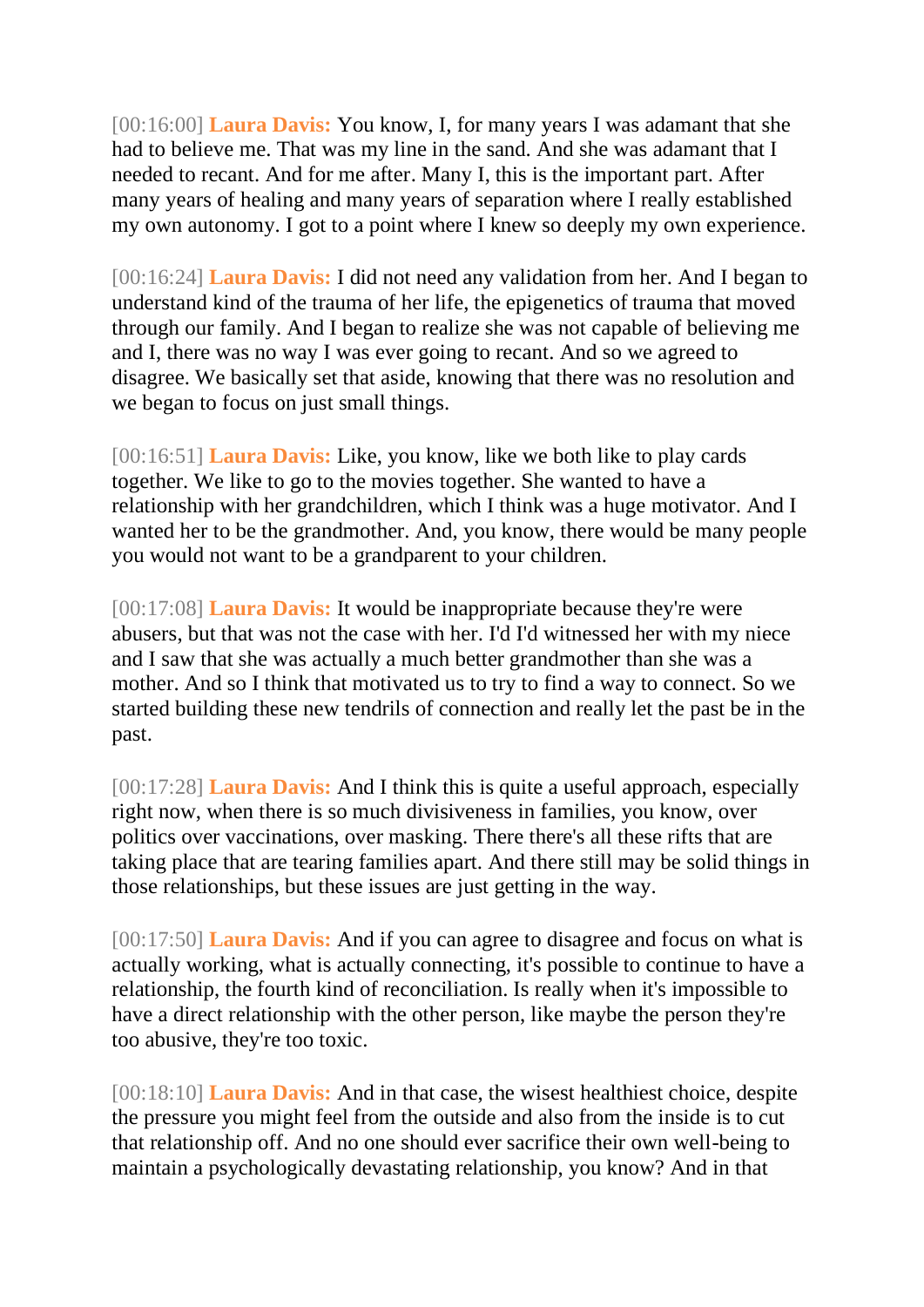instance, there's you set a boundary and you have to do the work inside yourself, you know, and, and for me it was, it was the kinds of things I talked about looking beyond just this relationship with my mother and seeing the generational picture, looking at the trauma, passed down through the family, sending loving kindness to that person from afar.

[00:18:49] **Laura Davis:** I remember this one woman I interviewed, she said, you know, Laura I've closed the door, but I left the porch light on. And I just thought that was such a beautiful. Beautiful image. So those are the, those are the four types of reconciliation. And I remember this, this other person I interviewed, she said, you know, so many times it's the phenomenal recoveries and the great emotional stories.

[00:19:11] **Laura Davis:** These magnificent changes are the stories that are told, but, but really we can only make a few such breakthroughs in our lives. And that the failure to be miraculous is not a failure that even a few tiny steps forward actually really represents progress. And I think ultimately the opposite of reconciliation, the opposite of estrangement, I used to think it was was reconciliation, but actually it's peace. How can you get to a place of peace with what is, this is the way things are right now, you know, I'm not speaking to soand-so, you know, or we, the only, the best level for this relationship is in letters, you know, or we, we play words with friends together, but we never have a real conversation.

[00:19:53] **Laura Davis:** It's like, what is the point at which any relationship is possible? Or maybe it isn't.

[00:19:58] **Laura Reagan:** Yeah. And those are really hard questions. I think that one of the things that can make it even more tricky is, and I see this a lot where people, I guess maybe you can speak to this, but people say, oh yeah, that happened. You know, but I've let that go.

[00:20:15] **Laura Reagan:** It's in the past, I've forgiven them, but without really much process to make that happen, it seems like it's more like a smoothing things over somehow for the sake of. Keeping the peace, which is in a way denying that person who was victimized there actually, you know, the truth of their actual experience.

[00:20:35] **Laura Reagan:** You know, I feel like sometimes people just say they've forgiven and they think they forgiven, but internally, it's all turmoil.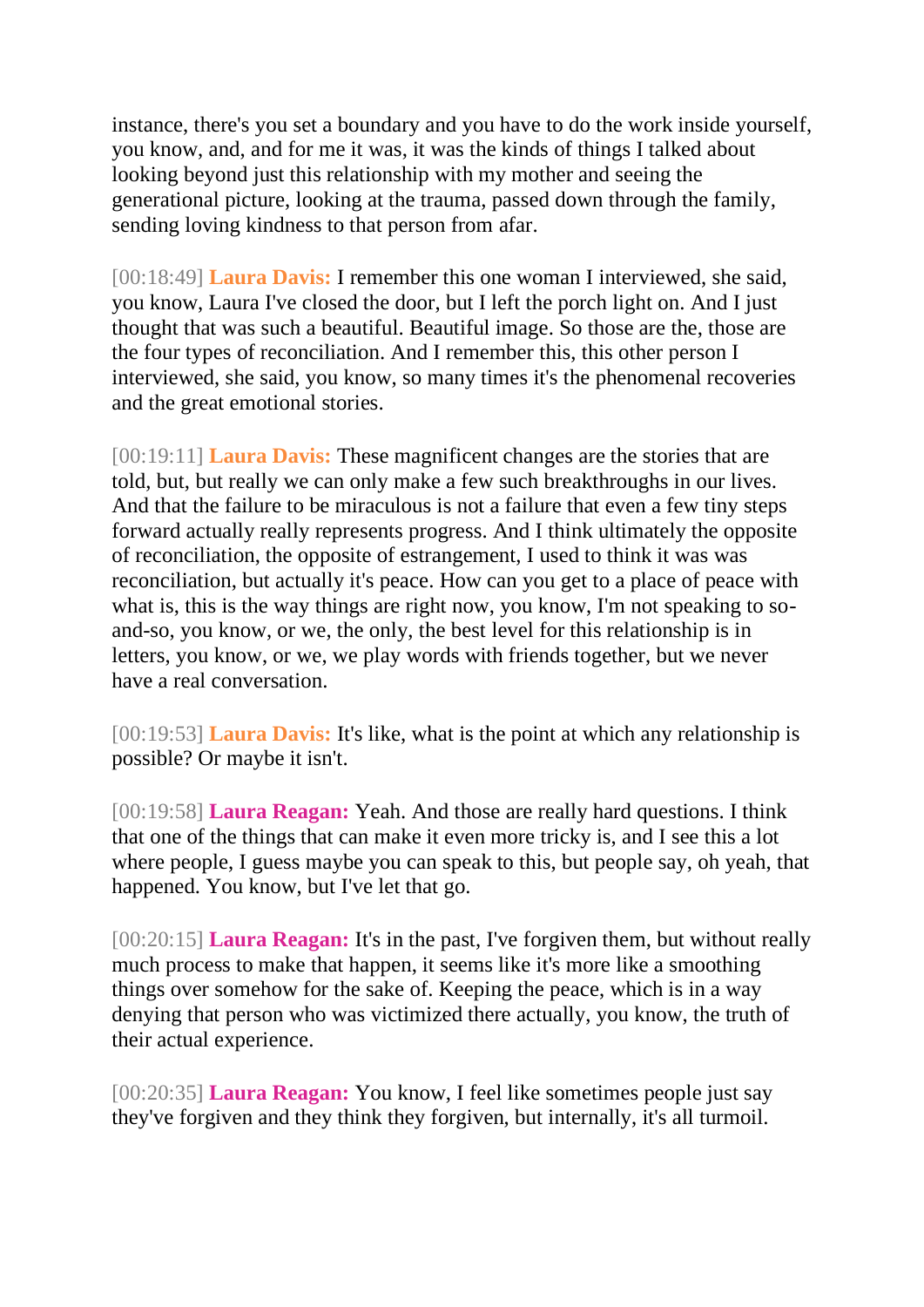[00:20:44] **Laura Davis:** Yeah, I'm really glad you brought that up because there's, there's a real difference between actual reconciliation and capitulation. And, you know, capitulation to me is like bowing down and backing down because the consequences of holding onto the truth is too painful and that you, so you, you sublimate yourself and you ignore your personal needs.

[00:21:05] **Laura Davis:** You sacrifice yourself, and that's very different than holding steady to the truth. And making the choice to relate anyway. And I think, you know, you could often tell in your body, in the moment, which of those places you're coming from, but yeah, there's a lot of false forgiveness. There's a lot of smoothing over and that's why, you know, I think it's really important to say that reconcile, if there is going to be any kind of reconciliation, it is not at the beginning of the healing process.

[00:21:34] **Laura Davis:** You know, it is way, way, way, way. Down the line. You have to do your own deep healing work first, before you could even consider the possibility of reconciliation, you know, grief and anger are just as essential to the reconciliation process as compassion and love. And yet there's a lot of pressure to do so, you know, people are told forgive, let bygones be bygones.

[00:21:58] **Laura Davis:** It happened a long time ago. Let go of the past and. We have to first make that separation and set those boundaries. And I think for many people, a healing separation is necessary and it could be weeks, months, it could be decades. And I think there has to be a period where. You learn who you are separate from that family system and establish your own separate autonomy.

[00:22:26] **Laura Davis:** And, and it's only really when you, you, you have to have a separate self to reconcile with and you, you can't reconcile with someone you're a meshed with. Um, and there's also, I think there's a process of rebalancing the scales reclaiming your own power and agency before this kind of work could even be considered.

[00:22:44] **Laura Davis:** You have to, um, I guess the way I like to think of it, as you have to rebuild yourself into a person who was not capable of being hurt in the same way, you know, uh, you know, basically. I am not available to be devastated by you anymore. And that takes a lot of years of work to get there. And I think that's the point at which these issues can be considered an assessed.

[00:23:06] **Laura Reagan:** That's a great description because you know, that smoothing over type of, you know, false forgiveness sounds like. It's really,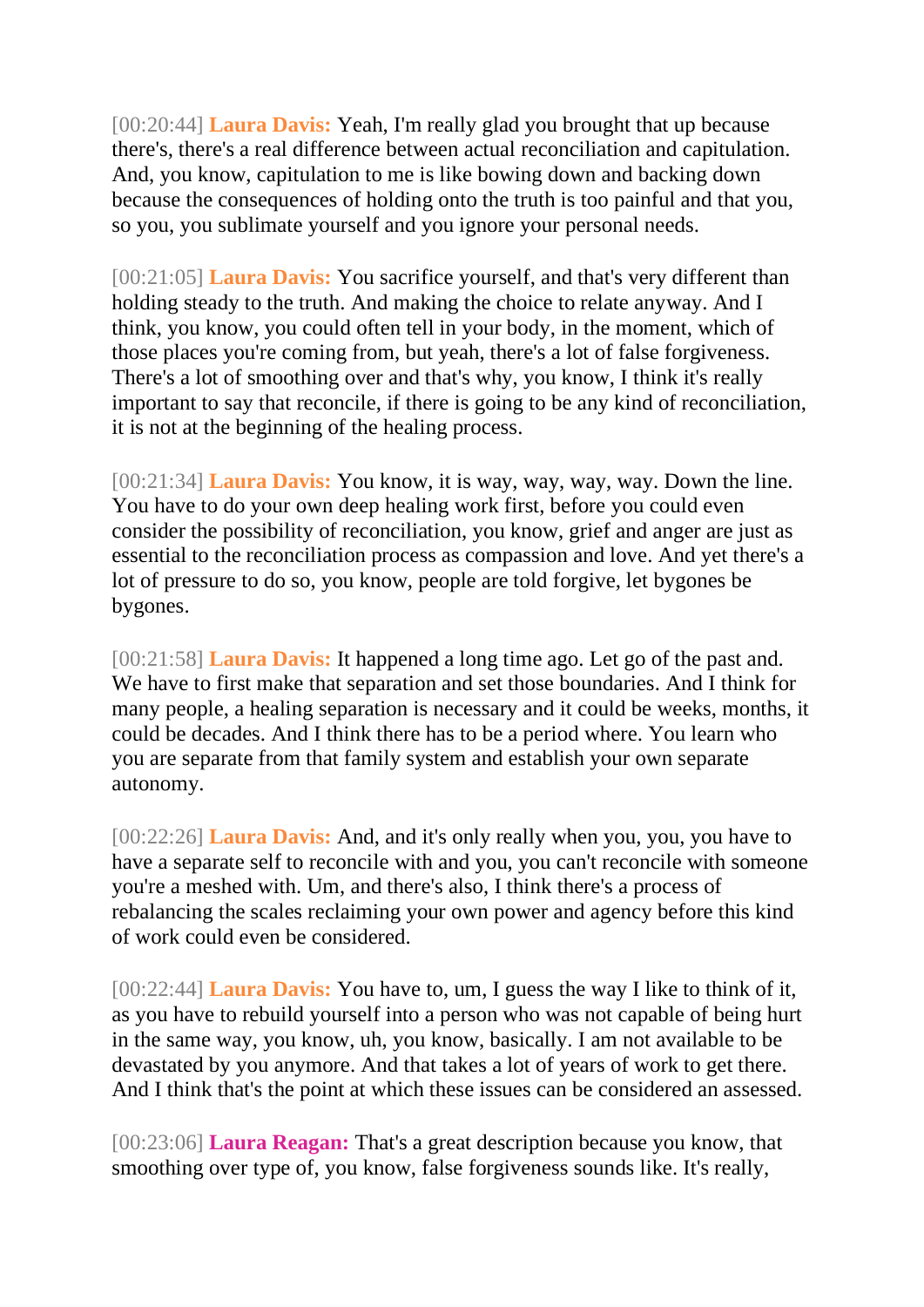there's an implicit agreement. I forgive you. And we have a relationship. As long as I deny that what happened was painful to me or something like that.

[00:23:27] **Laura Davis:** It's a very, for me, you know, with my mother, which is what I wrote the memoir was about, you know, tracks my relationship with her from my birth until her death.

[00:23:37] **Laura Davis:** So a 57 year period, and it was complicated, you know, there was nothing simple or easy, or, you know, there's no like violins playing about the happy ending. It's a very complicated situation. And, you know, part of, for me, you know, my mother did not abuse me, but she gaslit me, she did a lot of other things.

[00:23:58] **Laura Davis:** She denied my reality. She was very challenging in many ways. And she had good qualities and I had to rectify those two realities. You know, it's like, I remember one time I was working with this coach to finish my book. I was stuck in the last year I was writing it and, uh, Joshua, his name was, and he gave me this assignment and.

[00:24:20] **Laura Davis:** He wanted me to make a list of what he called secret bonds with my mother, like places that two of us were connected that no one else was connected. And I, I looked at him like he was nuts, but I went home and I ended up with this like five page list of all these things that connected us. And it was kind of shocking.

[00:24:37] **Laura Davis:** And some of them were quite negative, you know, and, and painful. And a lot of them were very positive and that was such a wake-up for me, because part of what I did, my part. In the estrangement from my mother was that I saw her when I was younger. You know, she was like, uh, I used to describe her as like a spider, trying to lure me into her web to devour me.

[00:24:59] **Laura Davis:** That's how I felt about her. And I, I always looked for evidence that would support that. And the more positive qualities, the more positive interactions, I just didn't take note of them. And so I was always creating a vendetta against her in my head. And she had, there were a lot of things she did that were terrible, but she wasn't exclusively that way.

[00:25:20] **Laura Davis:** And so, you know, by the time she moved out to my town from across the country, To live out the end of her life. I had a lot of ambivalence about her doing that. Part of me was dreading it and feeling like it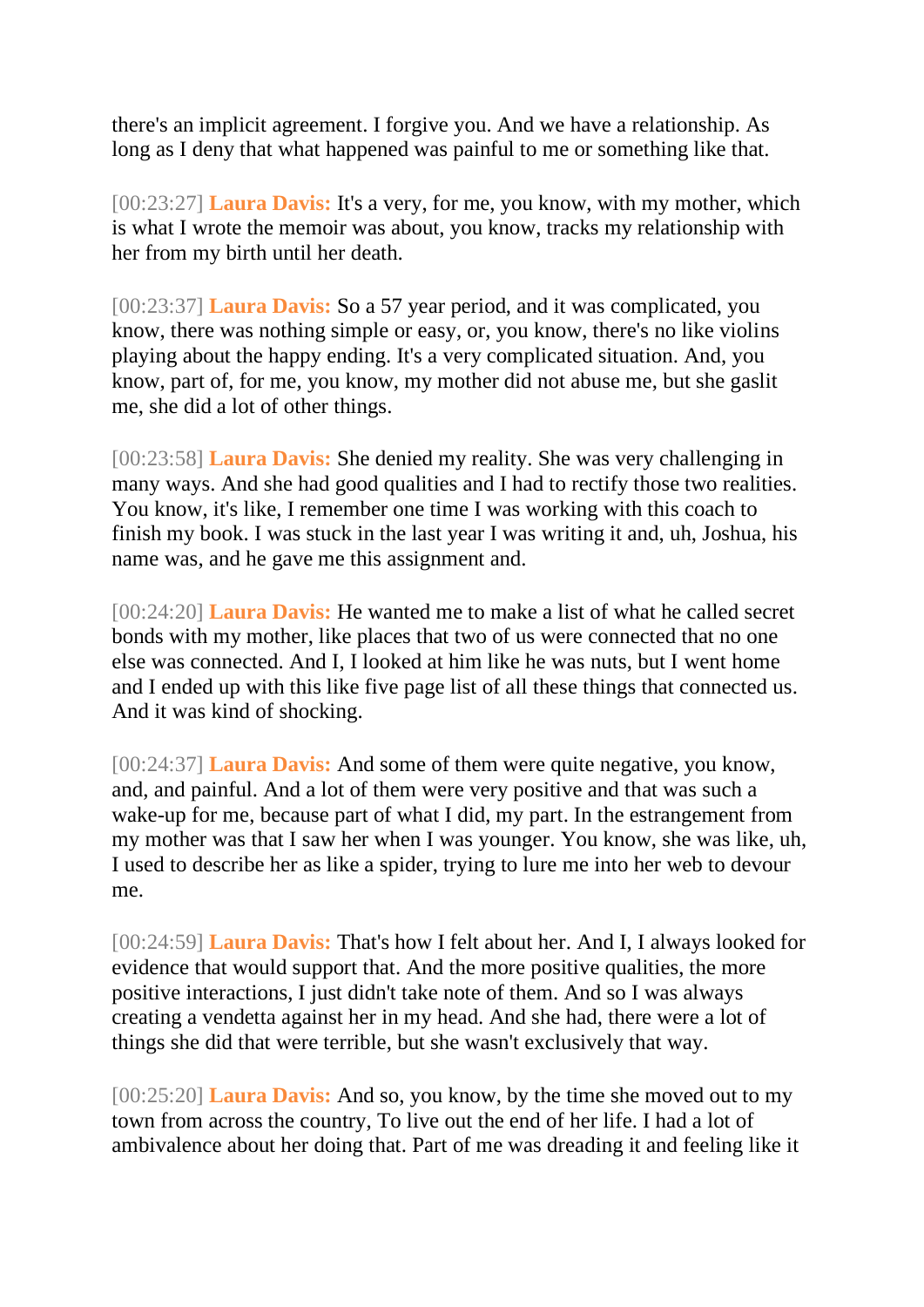was going to ruin my life. Um, and that, that the only reason we had achieved any reconciliation was that there were 3000 miles distance between us.

[00:25:42] **Laura Davis:** But there was another part of me that really kind of hungered and longed for the possibility that maybe we could actually reconcile this relationship, the rest of the way that we could get beyond kind of the formal rules that enabled us to relate to each other. And I wanted to read something from the book that just a little section.

[00:26:01] **Laura Davis:** 'cause it really shows kind of the complexity of how we feel about these family members. I mean, I'm not talking about someone who was like out and out an evil perpetrator, you know, where there just is nothing redeeming, but in many of our relationships, they're mixed, they're complicated. And this represents that.

[00:26:19] **Laura Davis:** So. Just to set the scene for this. My mother's 81 years old, she's living in a mobile home park across the town of my town. She's just moved to California and I go to visit her after being out of town for work for a week. And I'm, she's complaining she's in the early stages of dementia. She's got a lot going on and I try to comfort her.

[00:26:40] **Laura Davis:** And by hugging her, but I'm completely stiff. I can't really handle touching her or being touched by her and she confronts me about it. And this is what I wrote afterwards. And this is the kind of self analysis I had to do to get clean in that relationship.

[00:26:56] **Laura Davis:** Three decades earlier, I had erected an impenetrable wall between us, a fortress with narrow slits so I could watch her approach. I ensured that my defenses were prepared any time she came near me. I always had an escape plan. It's true. We later reconciled and the fact that we were able to create a functional relationship was a miracle, but it wasn't an intimate miracle because I never took down my wall.

[00:27:23] **Laura Davis:** Oh. I taught myself to be kind to her in a fake it till you make it sort of way. But I still held her at bay. My wall just got subtler. It wasn't permeable. It was hard and opaque. And there was no door. We only met in the ante chamber. The common room where guests are received. Only my polished self was on display.

[00:27:44] **Laura Davis:** My masked self and only in the Anta chamber, mom never saw my inner sanctum and I never saw hers. I got as close as I could within the constraints I had established, but closed is closed and a closed heart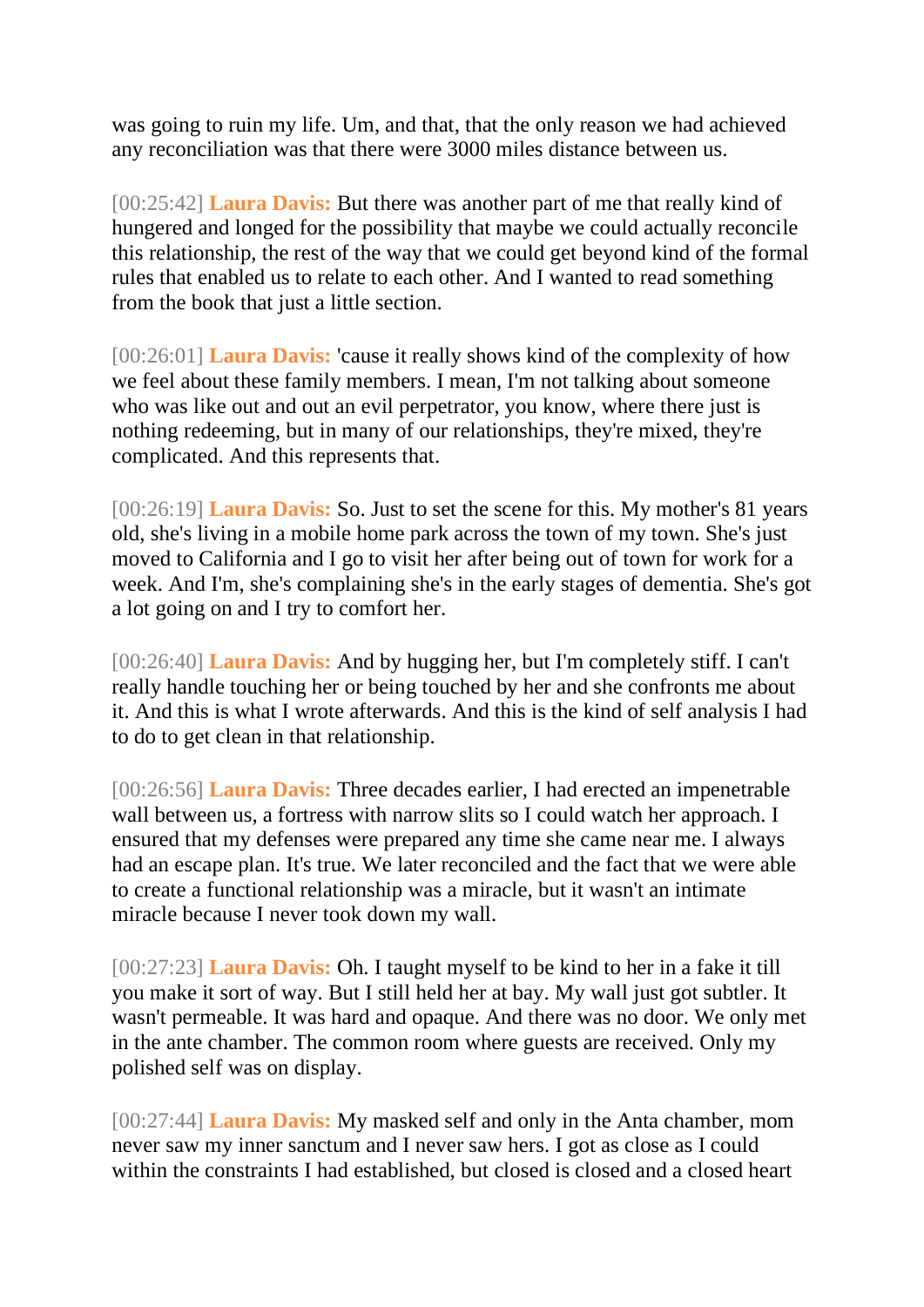is a lonely one. The price I paid to keep my mother out at first with withdrawal later, with an armed fortress, and finally, with a polite rules of detente was love. The pure unfettered love I longed for. The pure unfettered love she craved. That day in the kitchen when I couldn't comfort her, I had to face it. My mother was still a stranger to me with tentacles of need I was loathe to touch. I wanted to be more than kind to do more than merely what was right. I wanted to love my mother just once freely and with the relief of a lost, exhausted child.

[00:28:34] **Laura Davis:** Beyond words and beyond all pretense, I wanted to lay my head on a place that was safe just once before it was too late.

[00:28:44] **Laura Reagan:** Running a group private practice has been a challenging and rewarding experience. And one thing that has made it so much easier is Therapy Notes. Therapy Notes makes billing, scheduling, note taking and tele-health incredibly easy.

[00:28:57] **Laura Reagan:** If you're coming from another EHR, like I did Therapy Notes makes the transition incredibly easy. Importing your demographic data free of charge so you can get going right away. My team has found Therapy Notes very easy to learn. It's intuitive. The customer support is second to none.

[00:29:14] **Laura Reagan:** And that's one of the things that has kept me a Therapy Notes customer for several years now, anytime I've needed to contact therapy notes for help with an issue, I couldn't figure out on my own. I've been able to get through to someone and resolve the issue within 15 minutes, 99% of the. Find out what more than a hundred thousand mental health professionals already know try Therapy Notes for two months absolutely free. Just click on the link in the show notes or enter the promo code chat at therapynotes.com.

[00:29:46] **Laura Reagan:** I think those words really capture what, you know, the child parts of us that need a relationship with our mother. And when you know, something happens like abuse and you tell your mother and your mother's, your attachment figure and whatever, whoever your primary caregiver is, you tell them, and they don't believe you.

[00:30:07] **Laura Reagan:** It is such a betrayal that the child loses so much there that they need in relationships. So. I feel like that really captures it. You know, that that part is still there. Even when you're in your fifties and your mother is in her eighties, you know.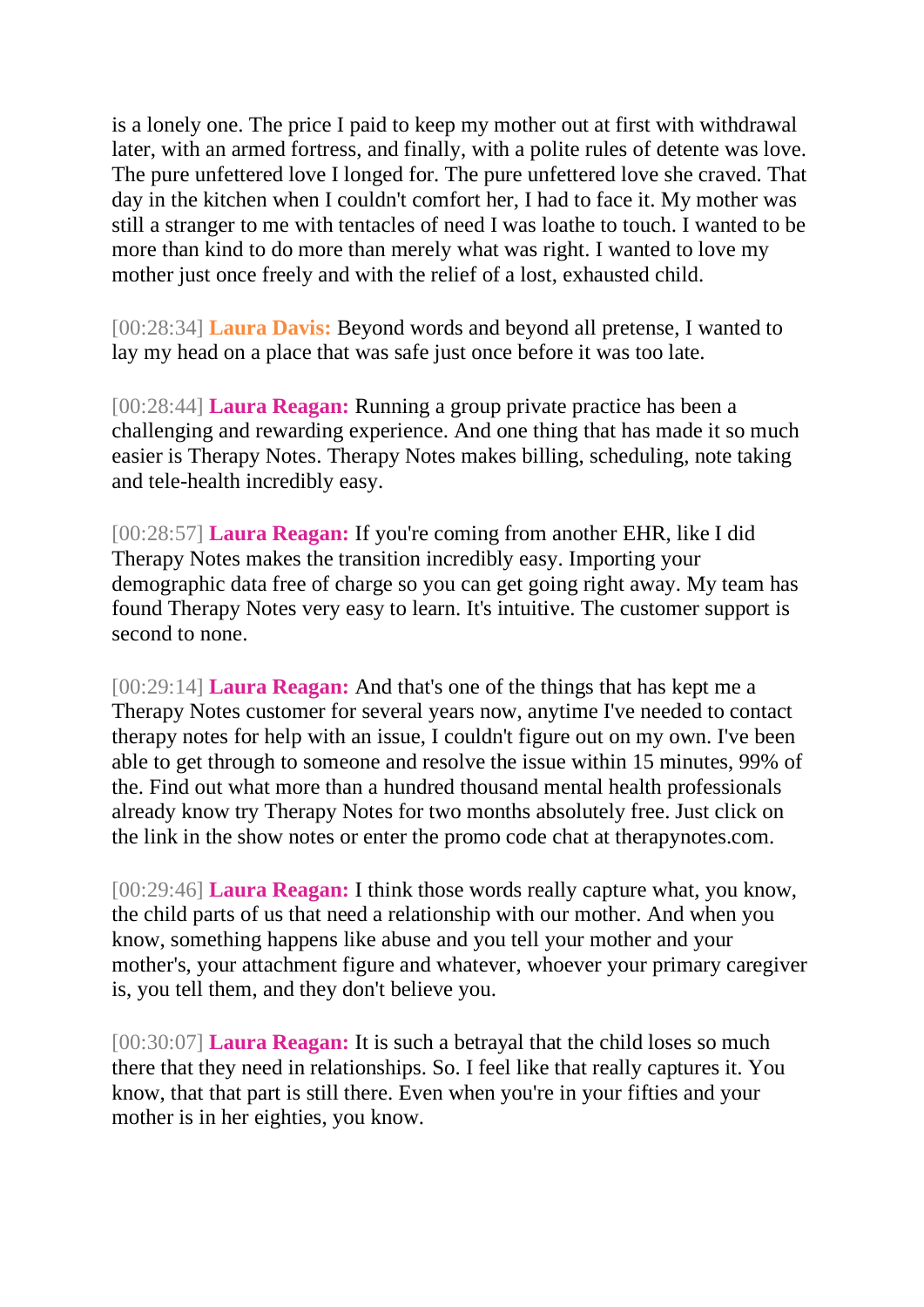[00:30:24] **Laura Davis:** Yep. It doesn't end. I, you know, I think these relationships, a lot of them continue after death.

[00:30:28] **Laura Davis:** You know, I think sometimes we, can't sort out a relationship with a really difficult person until they're not here anymore, you know, because you don't have to deal with the daily reality of the relationship. You know, there's a, there's an epigraph I put in the front of the memoir by the author Debra for Shea.

[00:30:45] **Laura Davis:** And she said, every time I look in their rear view mirror, the past has changed. And you know, for me that really captures the arc of this relationship that I wrote about that. You know, if you had said to me, when I was 27 and my mother had just, you know, we became bitterly estranged over. My disclosure of the abuse.

[00:31:06] **Laura Davis:** If you had told me I'd be taking care of her at the end of her life, I would have looked at you like you were absolutely insane. You know, I, even one time my brother and I, when I was in my thirties, my brother and I went for a hike and my parents were divorced. And I remember I said to him, look, when they get old, I'll take dad.

[00:31:22] **Laura Davis:** You take mom. There's no way I could ever take care of her. You know? And so I never could have anticipated. I'd not end up in the situation. Choose the situation that I chose and I'm, I'm very grateful. I did. I, my, I learned to move from my head into my heart in such a powerful way. Through those years of caregiving, that for me, it was the right solution.

[00:31:43] **Laura Davis:** And yet it absolutely might be the wrong solution for someone else. I think it's important to say. That when someone abuses another person in a family, it breaks the normal expectations like that. Maybe children should take care of their parents. You know, they lose that right. Once they abuse you. And so whatever you decide to do, it has to be a decision about, for me, it was a lot, what kind of person do I want to be?

[00:32:08] **Laura Davis:** You know, and I, and I also felt there was something redeemable, but for someone else that might be absolutely the wrong decision. Another woman. I know she, she was a hospice worker. She knew a lot about end of life. Her mother had been quite abusive and she did a lot of healing internally about the relationship over the course of many years.

[00:32:26] **Laura Davis:** And when her mother got ill and was dying, she knew that there was no way she could be her caregiver, but what she did was she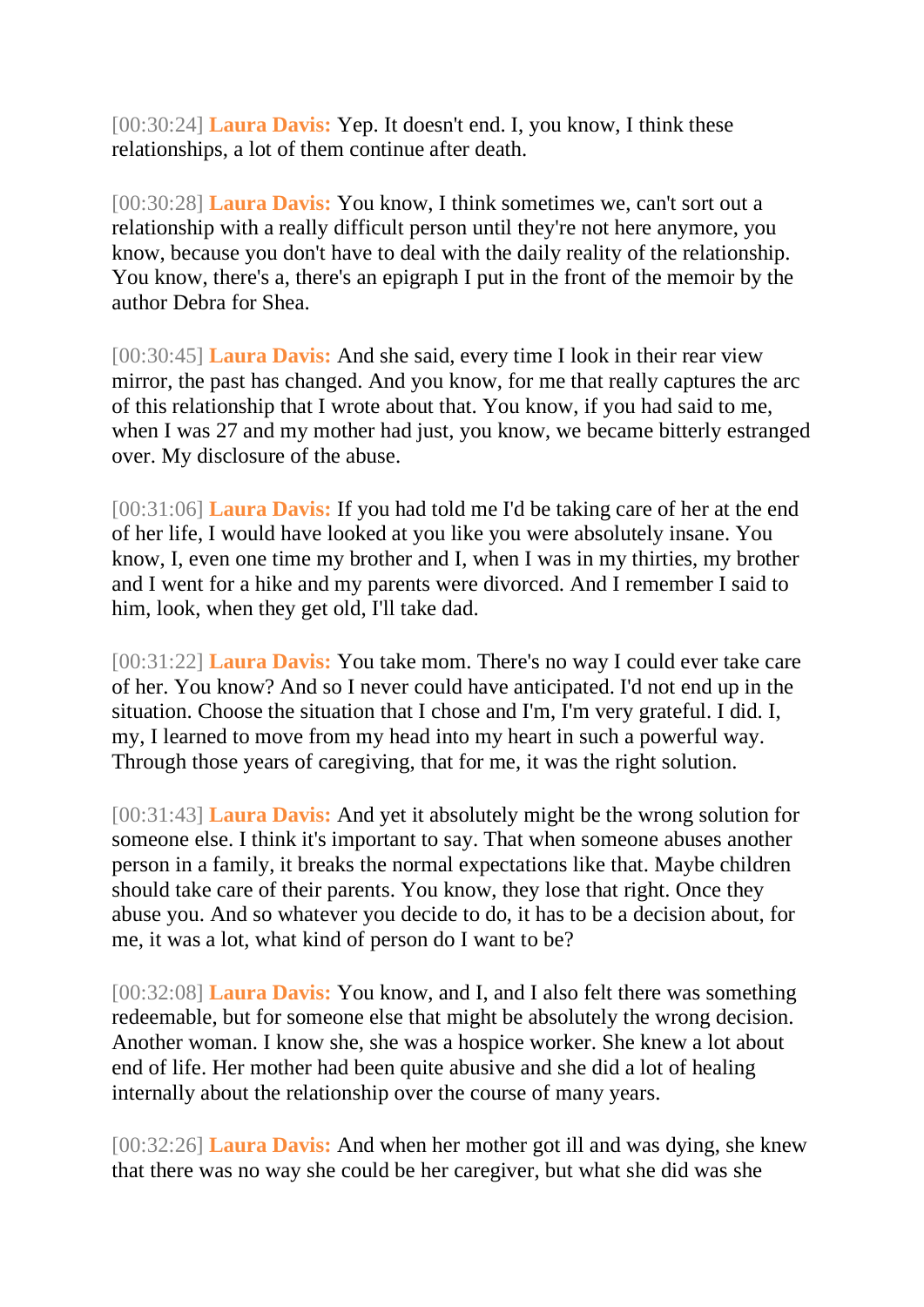arranged care for her and she visited her, you know, I think a couple of hours every week in the year or two leading up to her death. And she said for her, that was, that felt like the distance that was appropriate to the relationship.

[00:32:48] **Laura Davis:** And then she said, you know, I thought a lot about what kind of daughter did I want to be. This is what I chose. So I think it's, it's always looking for what is the right level for this particular relationship? Is it never speak to the person again and never see them again? Maybe. Is it what I did? Maybe.

[00:33:03] **Laura Davis:** Is it something in between? Perhaps. There's not one right answer.

[00:33:07] **Laura Reagan:** Right. Again, it's, it's so complex. What the relationship was like, and what has happened since those past hurts for both people. So if someone's considering reconciliation with family members, what would you say about when that should happen? I mean, you've talked a little bit about the work that someone should do, but what needs to happen before really making a decision about that?

[00:33:32] **Laura Davis:** Well, I think, you know, I think one thing is to think about what you're considering doing. Like, let's say you're thinking about visiting your family. And I think the question to ask yourself is will this visit support or derail my healing, you know, and that that'd before any reconciliation happens, there has to be a shifting of boundaries. And, you know, like in many families there's like the way things have always been done. Like in my family, when we get together, I always stay at my parent's house for 10 days, you know, but maybe there's other options. Like maybe it's time to start screening your phone calls or meeting neutral turf, you know, not at someone's home or to have a very short visit.

[00:34:14] **Laura Davis:** Or to stay in a motel instead of at your parents' house or to get together at a neutral time instead of for a traditional holiday, or bring a friend with you, come visit for two hours instead of for a week and, and always to have an escape plan. And I think when you're starting to make these steps, think of each one as an experiment, and then after the experiment you evaluate, how did that go?

[00:34:38] **Laura Davis:** Was that something I would want to repeat? You know, what, where did I fall short, what did I do that I was proud of? When did I dissociate and just kind of lose it? So it's like a learning process. And I think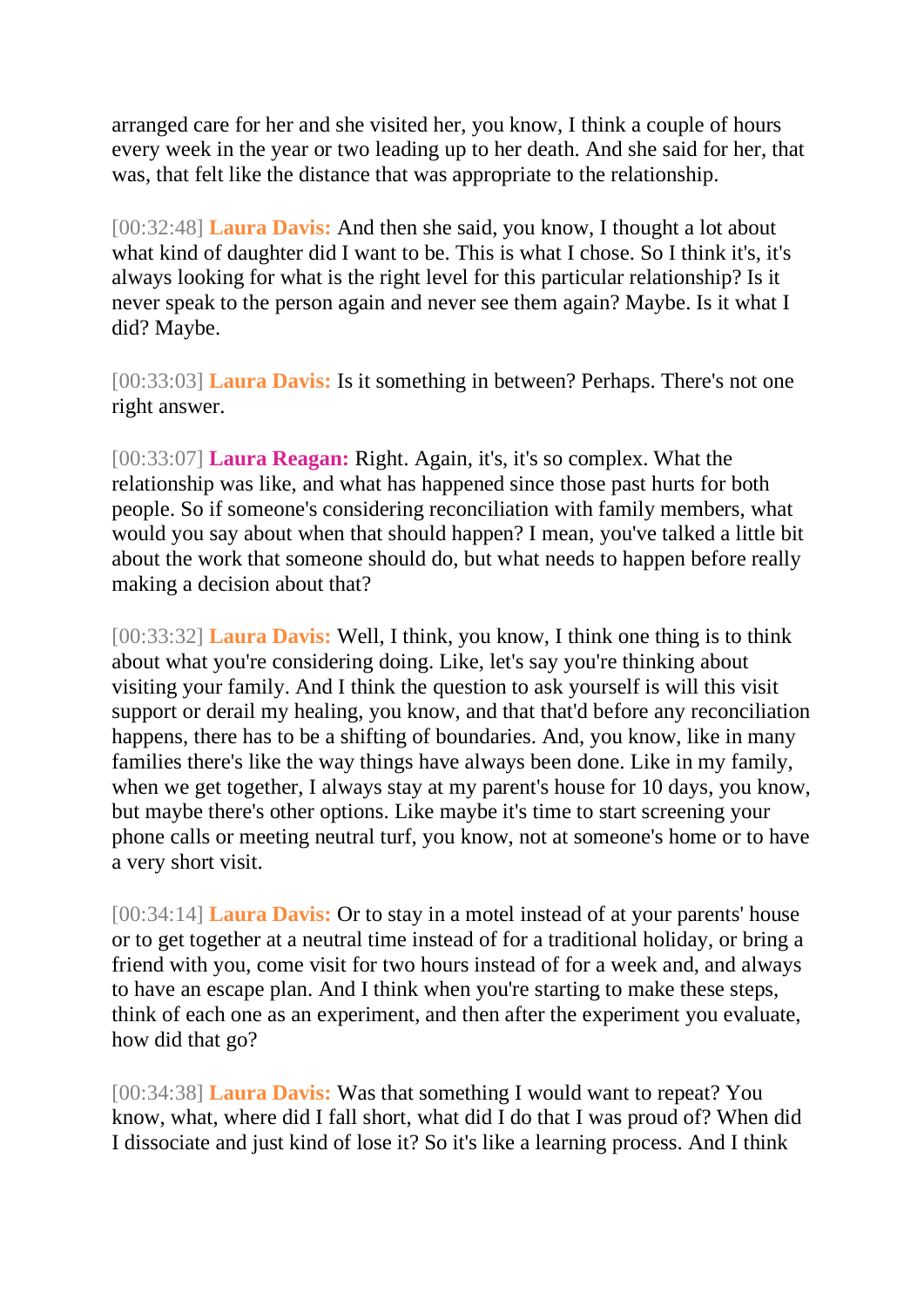it's, it's really helpful to work with a therapist to help you sort through those things.

[00:34:53] **Laura Davis:** There could also, you know, you could set ground rules and it could be things like you have to stop telling that story about how wild I was as a teenager. You know, you could no longer talk in front of me about how perfect your husband was. You cannot come into my house unannounced and uninvited, and you know, the survivor can set these unilaterally and they may or may not be respected if they're not respected.

[00:35:17] **Laura Davis:** It's more information about whether to proceed or whether to step back.

[00:35:21] **Laura Reagan:** That's a great point. And I know this is a common thing that happens when we have oftentimes. Childhood trauma, especially if it occurred within the family, that it's very hard to set boundaries. And so you muster up the courage to set them and you think if I set this boundary, then just like with The Courage To Heal book, being written, if I tell them how I need to be treated, then they will do it.

[00:35:47] **Laura Reagan:** But it doesn't really always work out that way because the other person may be defensive. They may deny your reality. There's so many different things that can happen. So I think what I kind of hear you saying is that it's a way to gauge where the other person is in terms of how much they are going to be able to honor your boundaries and respect your truth when you're, when you're trying to navigate these new rules of engagement.

[00:36:16] **Laura Davis:** Yeah. And there was a woman I interviewed many years ago for The Courage To Heal that first book. And I'll never forget her. And because I related so much to what she said, she said that she and her mother. Wrote letters to each other.

[00:36:28] **Laura Davis:** And they both wrote beautiful letters back and forth. And, but when they got together in person, the whole visit would explode. She would regress into some childhood state and it would be horrible. And she, you know, it would within, you know, 24 hours, the whole visit would totally fall apart. And so she would go for a visit.

[00:36:47] **Laura Davis:** It would be horrible. She limp home and she'd have to take months for her to kind of put herself back together. And then she and her mother would start writing letters again. And the letters were beautiful. The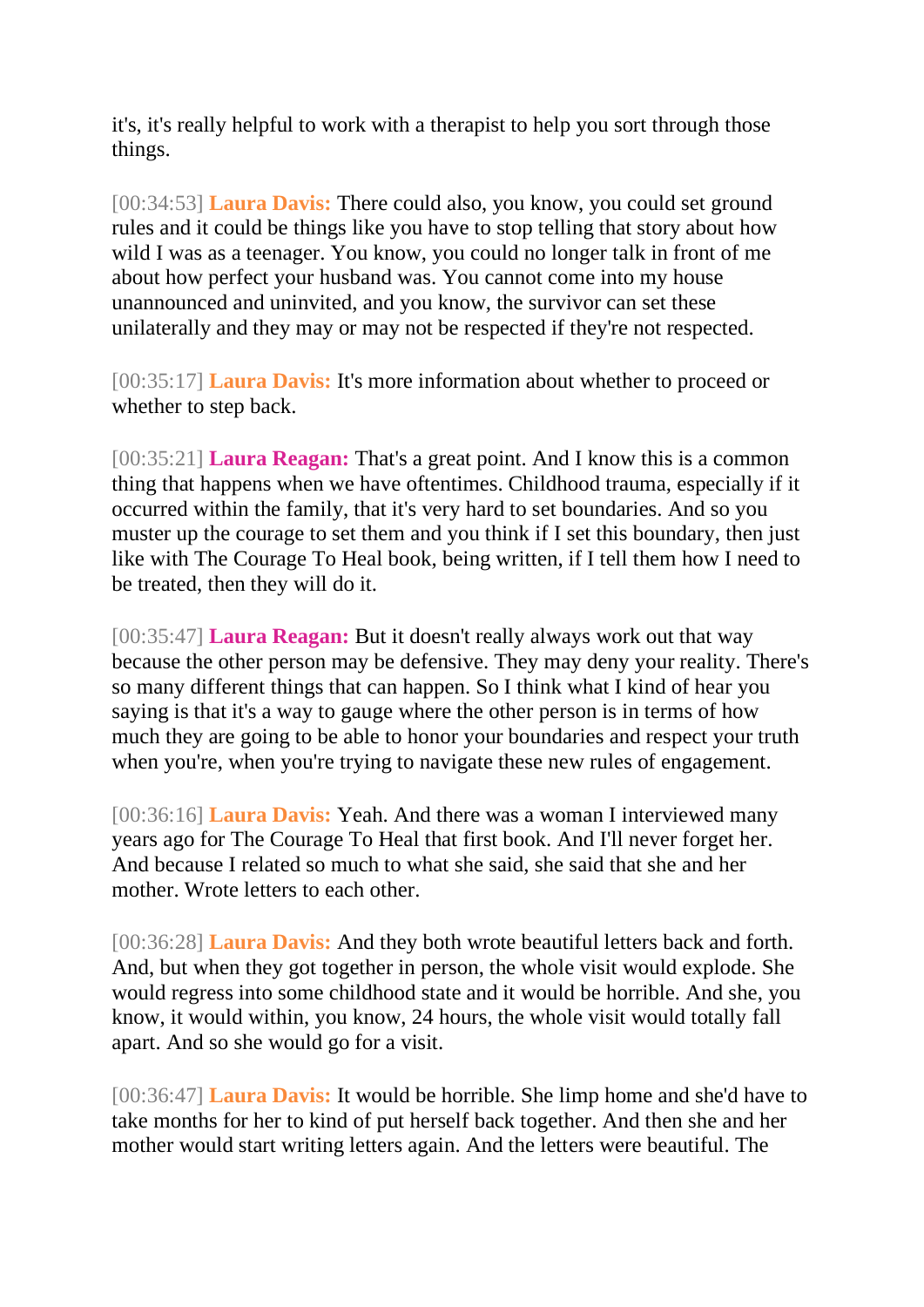letters were touching. The letters were fun. The letters were had closeness and she'd think, oh, well, maybe it really wasn't so bad.

[00:37:08] **Laura Davis:** And then she would go back for another visit. And then the same cycle would repeat again. And this happened year after year after year. And she said, one day, she just realized, you know what? I have a mother in letters, you know, and she never went to visit her mother again, that. And I, my mother and I had a long correspondence, which is one of the threads in the, in the memoirs, the story of these letters.

[00:37:30] **Laura Davis:** And you know, when you write a letter to someone there's, you don't have to relate in real time. You don't have to respond in real time. You don't have to deal with the other person's emotions in the same way. And you can modulate every word you write, you can rewrite it, you can throw it out and start again.

[00:37:47] **Laura Davis:** And then when you get the letter, I mean, it's just a whole different kind of communication. And so she had a mother in letters and there were a number of years when that's the only kind of mother I had was a mother in letters. And then it grew beyond that, but there was a period of time when that was the only thread between us, you know, there's one other thing we haven't touched on that I think is important is that, you know, there may be someone you just wholeheartedly hate in your family and never want anything to do with.

[00:38:12] **Laura Davis:** And I, you know, there are some people who deserve that, but often. When we think about our family members, our feelings are mixed. You know, we love our mother, but are angry at what she denied us. You know, we, we cherish our son, but resent the years of hell. He put us through, um, one man said, he said, it's hard to talk about the violence and tenderness in my family, because there was so much of both.

[00:38:36] **Laura Davis:** And, you know, so I think, I think reconciliation is often in that, that territory where it's, I love my daughter, but I don't love everything about her. Um, and so how do you have a relationship with someone where these mixed feelings exist? And I think that's much more the norm. Yeah. In many instances.

[00:38:54] **Laura Reagan:** Right.

[00:38:55] **Laura Reagan:** If it's, you know, if it's an extreme. Then now, I guess there are some people who are so abusive, that really is all they are, but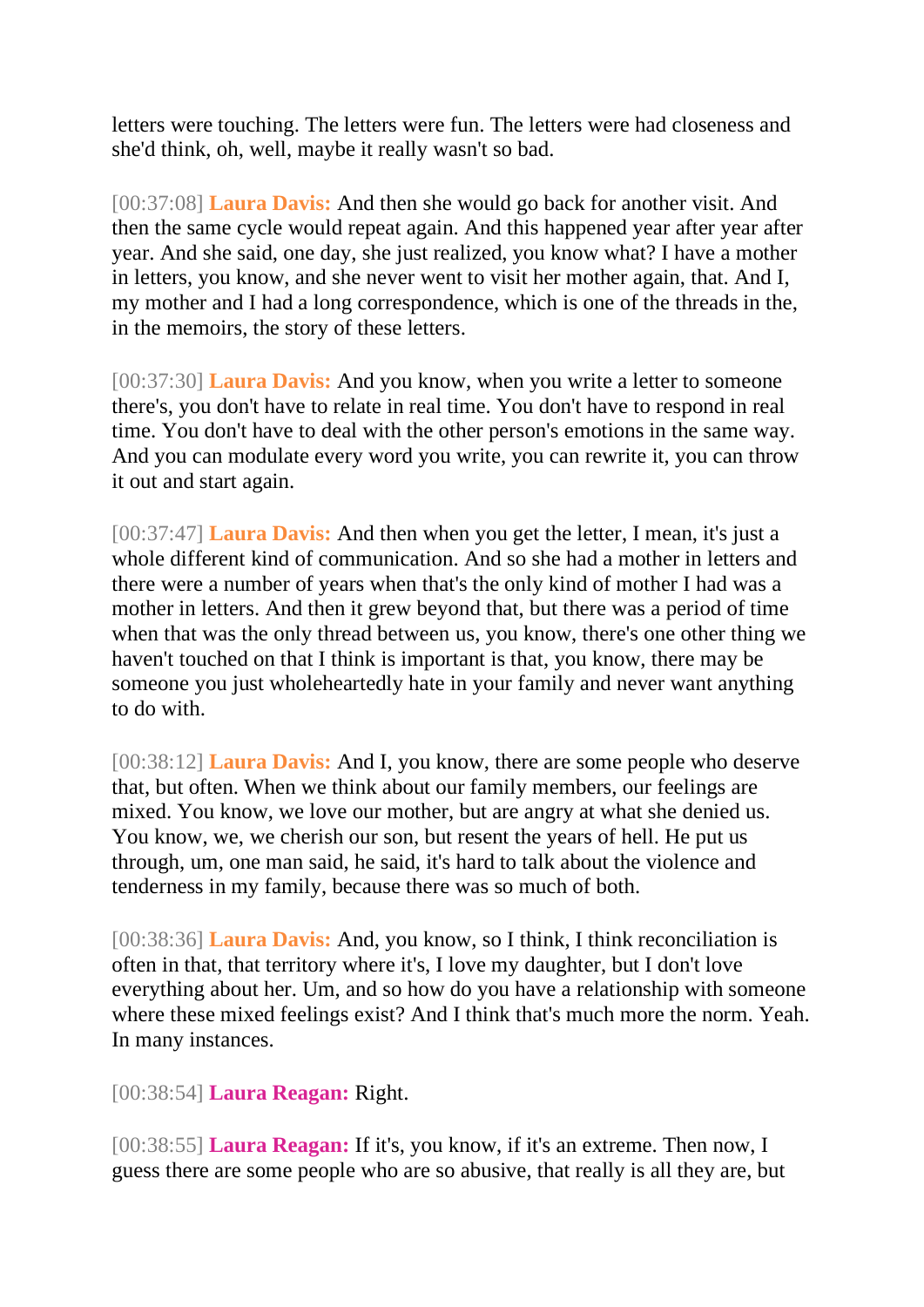mostly what I see and most people I work with have been abused in some way within their family or experienced some kind of trauma in childhood where their emotional needs weren't attended to well enough afterwards.

[00:39:20] **Laura Reagan:** And. Like I said before, people have, there's a part of them that longs for that relationship, they always wanted with their parent. And then there's a part of them that's really angry. And there's a part of them that feels filled with shame. You know, the feelings that we have are so complicated, it's not just all one thing.

[00:39:38] **Laura Reagan:** And if it is all one thing, we're either probably, you know, seeing someone. In a black and white way, or maybe there's they're being put on a pedestal because so many people who had kind of lonely abandoned childhoods will say that their childhood was great. It was perfect. It was like the Norman Rockwell.

[00:39:59] **Laura Reagan:** You know, and I mean, we know that's just not real. That's not, no family is like that because it's made up of the humans. So there is no perfect, but the mixed feelings can make it so confusing because I, you know, I I've seen people feel enraged toward a family member and in the same. You know, 30 minutes, they're also crying for wishing to have a closer relationship.

[00:40:25] **Laura Davis:** That sounds about right.

[00:40:26] **Laura Reagan:** So can you speak a little bit about how did you do that? How did you take care of your mom at the end of her life?

[00:40:34] **Laura Davis:** Well, we, you know, we, there were a lot of stages. Throughout. And one of the things my mother did, which I really give her a lot of credit for us. You know, I had moved 3000 miles away from her when I was a teenager and I really made that move to get away from her largely.

[00:40:50] **Laura Davis:** And I just settled in California and I stayed there. And she was in New Jersey where I had grown up. And so the only times we saw each other, we would have these, I would go visit for like a week. And it would always, I remember I would always end up in her walk-in closet, you know, cursing my nonrefundable, airline tickets, and, you know, it would just be there to be some huge blow up and it would just be like, I was, why the hell did I come here again?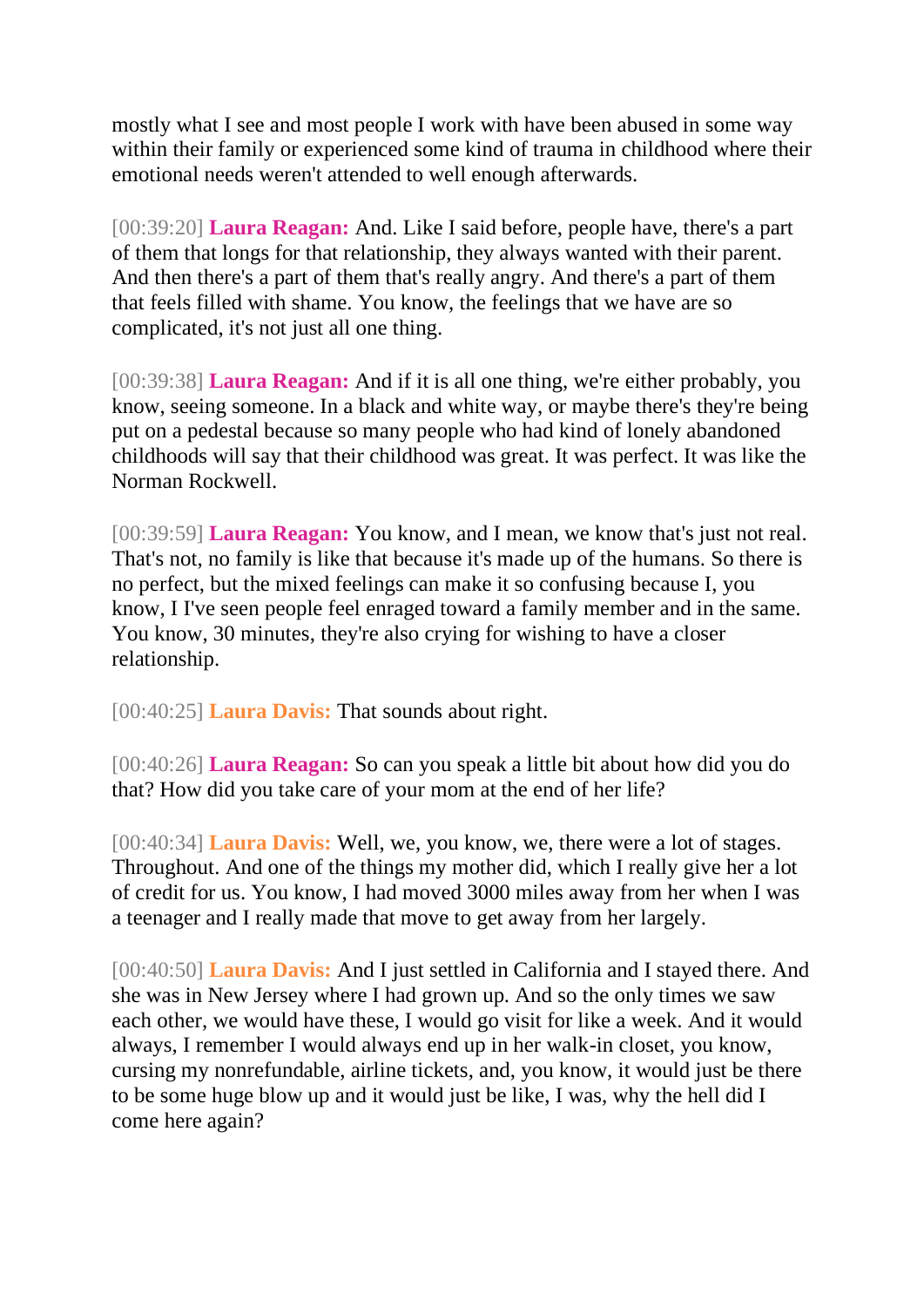[00:41:12] **Laura Davis:** Just like the woman I just told you about. And at one point, my mother said to me, she said, you know, she said, if we don't create some new experiences in the present, all we will have is a painful past. And so she retired, she was a school social worker. And for years she started going to San Miguel day, end day for the winter.

[00:41:32] **Laura Davis:** She was a snowbird and she called one year when my son Eli was two. And she said, I'm coming out to Santa Cruz for the winter. Which was my town. And she said, don't worry, I'm getting my own place. You'll hardly know I'm there. And I, you know, she didn't ask me, she informed me, which was her way. And I really was, didn't really want her to come, but I didn't feel strongly enough to tell her she couldn't come.

[00:41:56] **Laura Davis:** And she came and she, she did that for nine years and she came for, you know, maybe three or four months, she was super busy. She was like, always had lots of activities and friends. And it was, I almost had to book an appointment to see her. The reality was during those months, we did begin to develop some new positive experiences together.

[00:42:16] **Laura Davis:** And, you know, we bonded around the grandkids. We did some things together that were enjoyable. And I remember this one day in particular, she dropped off her laundry because she didn't have a washer and dryer. And this was maybe six years into this process. And I was doing her laundry. I was working in my office and then I, I work at home and I would go in and do.

[00:42:36] **Laura Davis:** You know her clothes from the washer to the dryer and I was folding them. And I remember in the privacy of that moment, when no one was watching me, I just felt this tenderness. I thought about all the clothes of mine that she had folded when I was an infant and a baby, you know, and a little girl. And I thought about the clothes she had sewed for me.

[00:42:54] **Laura Davis:** And there was just. Reciprocity across the generations that touched me. And so for me, sometimes it was in those little things that I began to, reweave a feeling of connection to her. Um, and when, when she, by the time she came out here at 80, um, we had a pretty, I would say like a cordial but distant relationship, you know, but we didn't, it didn't feel like we were just walking on eggshells with each other anymore.

[00:43:20] **Laura Davis:** But when she came, because she had the beginnings of dementia, the beginnings of dementia looked a lot. Like her worst qualities, you know, she was incredibly anxious. She was rageful. She was mercurial.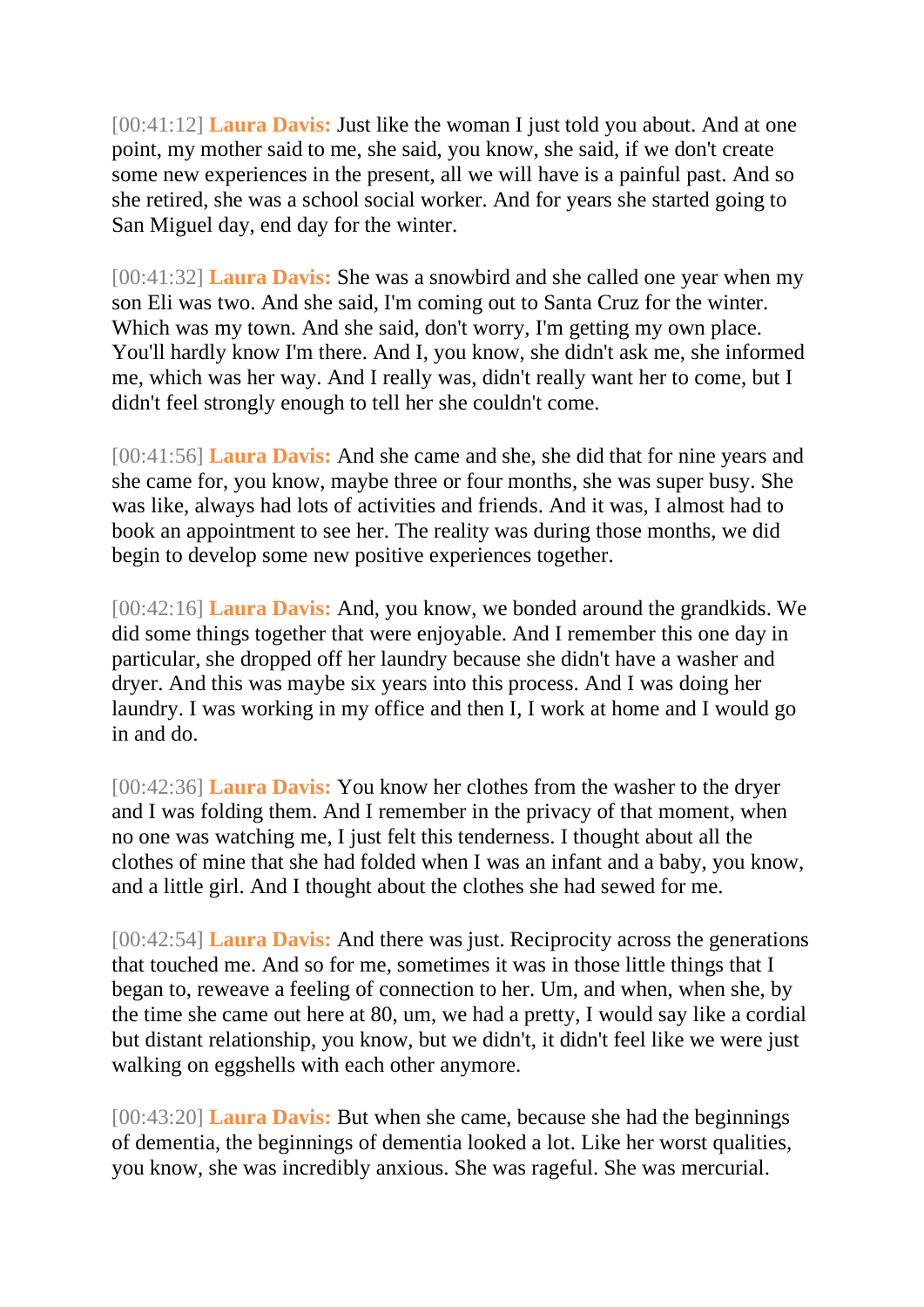She, I never knew who she was going to be when I walked in, she was hostile and it, for me, it triggered all the crap from the past.

[00:43:41] **Laura Davis:** So it was very difficult for me because it felt like it was like a second and then we were fighting. But this time it was, it was not over incest. It was over her independence. You know, she felt like she could live alone. She didn't need any help. I felt like she needed help. I thought she shouldn't be driving.

[00:43:57] **Laura Davis:** She felt like she could be driving. And we went through all that struggle between, you know, adult children and their elderly parents, but it had this backdrop of this history that was still not fully resolved. And, you know, I ended up having to go to therapy, getting back into therapy when I was caring for her, because it just triggered too much for me.

[00:44:16] **Laura Davis:** It just brought up so much. And I really didn't want to be acting towards her out of those past unresolved feelings. I wanted to be able to be present with her in the present. So I really needed help and support to do that. Um, I joined, uh, Alzheimer's support group. I went to therapy, there was a caregivers Alliance.

[00:44:34] **Laura Davis:** I became part of I, I vented a lot. Um, and ultimately I I'm really grateful. I had that opportunity. I'm really grateful. I did it. I think it was the right choice for me.

[00:44:44] **Laura Reagan:** You know, as you're talking about. I think about this short sort of shift of power from that you were the vulnerable child, and now she's the vulnerable adult, you know, at the time when you were taking care of her, you know, and, and when we're so angry at our parents and rightfully saying you were the parent, you were the one that was supposed to be the adult there.

[00:45:05] **Laura Reagan:** Not me. I was the child. In this end of life situation, it's, there's a shift, especially when the person has dementia.

[00:45:13] **Laura Davis:** Yeah.

[00:45:14] **Laura Davis:** And, and, you know, I, I expected with her dementia. I thought for sure that she would become bitter rageful, basically horrible to be around. You know, I thought her worst qualities would be exacerbated, but what actually happened is she turned sweet.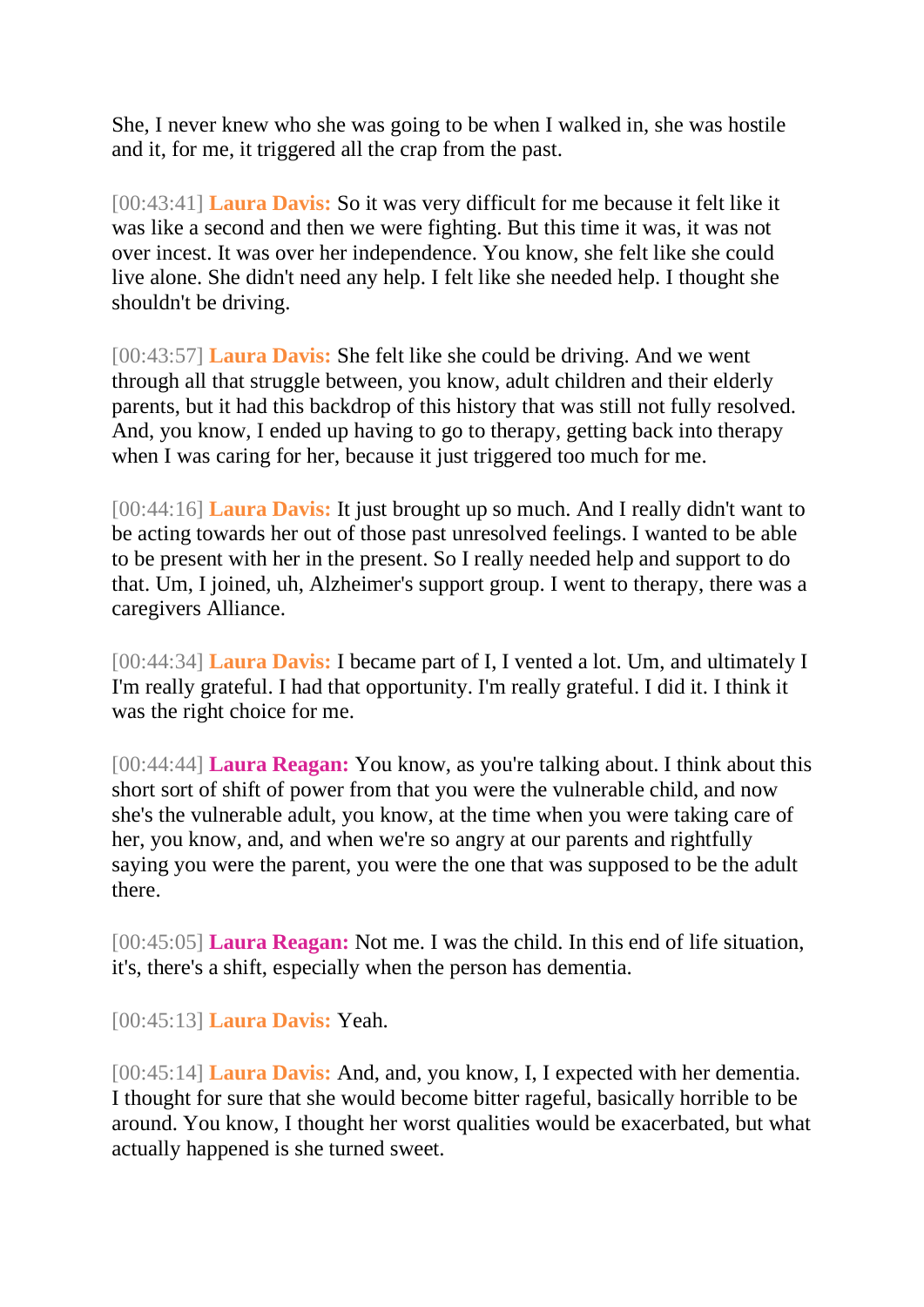[00:45:29] **Laura Davis:** You know, she, after the fight went and there was a certain point where we were kind of at war. And then the fight went out of her and she became tender and sweet and I would walk into her room and she would just look at me like Laurie, you're the best daughter in the whole world, you know? And then she would say, it's too, it's funny too.

[00:45:47] **Laura Davis:** She'd say things like you and Karen have done such a great job with those kids who says lesbian shouldn't have children. You know, she was funny. She was sweet. And she was saying the things I had longed for all my life. Only it wasn't quite her anymore. So it was a very bittersweet experience. But I did take in that love because underneath her personality structure, which was broken down by the dementia, there was pure love for me.

[00:46:15] **Laura Davis:** And I was really able to take it in.

[00:46:16] **Laura Reagan:** And what a beautiful ending in your relationship, at least during, you know, this on earth, like you said, some times the person has to be gone to be able to really heal the relationship, but. You know, you didn't get the, maybe the death debt bed moment that you mentioned before is so uncommon.

[00:46:36] **Laura Reagan:** But to have those things that you always wanted to hear be said to you is something that's a gift. Well, Laura, this has been a beautiful conversation and I know that many people who are listening are going to want to find your books. So, where would you want people to go to catch up with everything you offer?

[00:46:59] **Laura Reagan:** I know you've, you've given me a lot of info, but what would you want to share just for those who are listening right now?

[00:47:05] **Laura Davis:** How the best place to find me is my website. Which is Laura davis.net. That's Laura Davis, dot net. You can learn about the memoir I've been talking about. You can read the first five chapters of it for free there.

[00:47:21] **Laura Davis:** If you're a therapist and you're listening, there's, um, there'll be a link in the show notes to a page that talks about using this book as a form of bibliotherapy and all the ways it can support clients or support groups, but in general, it's just a great read. People say they pick it up and they can't put it down.

[00:47:38] **Laura Davis:** I really worked hard on the craft of the book, so it reads like a page turner. And then I do a lot of writing workshops in all kinds of